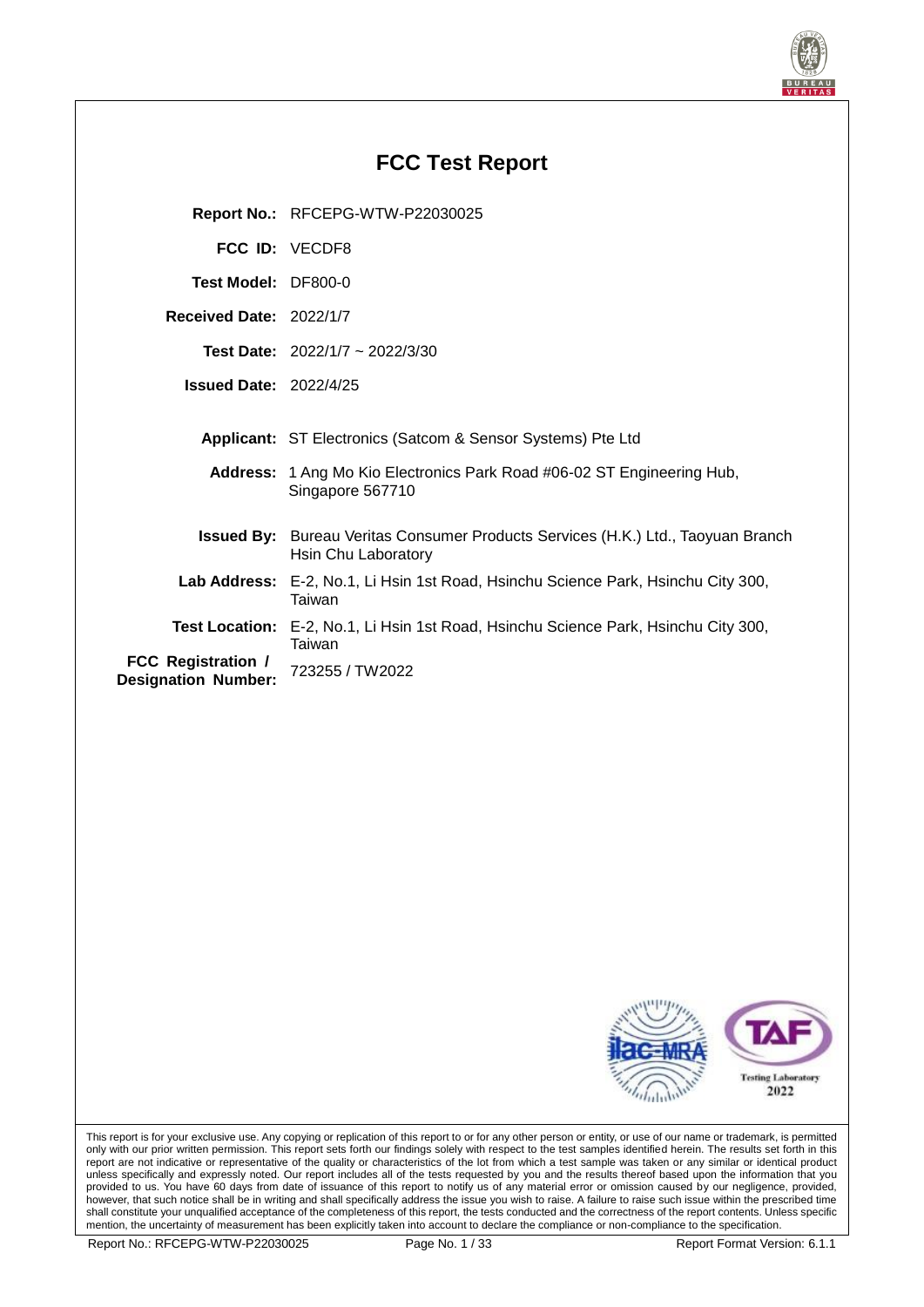

## **Table of Contents**

| 1                       |                                            |  |    |  |
|-------------------------|--------------------------------------------|--|----|--|
|                         | $\mathbf{2}$                               |  |    |  |
|                         | 2.1<br>2.2                                 |  |    |  |
| $\overline{\mathbf{3}}$ |                                            |  |    |  |
|                         | 3.1<br>3.2<br>3.2.1<br>3.3<br>3.3.1<br>3.4 |  |    |  |
| $\overline{\mathbf{4}}$ |                                            |  |    |  |
|                         | 4.1                                        |  |    |  |
|                         |                                            |  |    |  |
|                         |                                            |  |    |  |
|                         |                                            |  |    |  |
|                         |                                            |  |    |  |
|                         | 4.2                                        |  |    |  |
|                         |                                            |  |    |  |
|                         |                                            |  |    |  |
|                         |                                            |  |    |  |
|                         |                                            |  |    |  |
|                         |                                            |  |    |  |
|                         |                                            |  |    |  |
|                         |                                            |  |    |  |
|                         | 4.3                                        |  |    |  |
|                         |                                            |  |    |  |
|                         |                                            |  |    |  |
|                         |                                            |  | 30 |  |
|                         |                                            |  |    |  |
|                         |                                            |  |    |  |
|                         |                                            |  |    |  |
| 5                       |                                            |  |    |  |
|                         |                                            |  |    |  |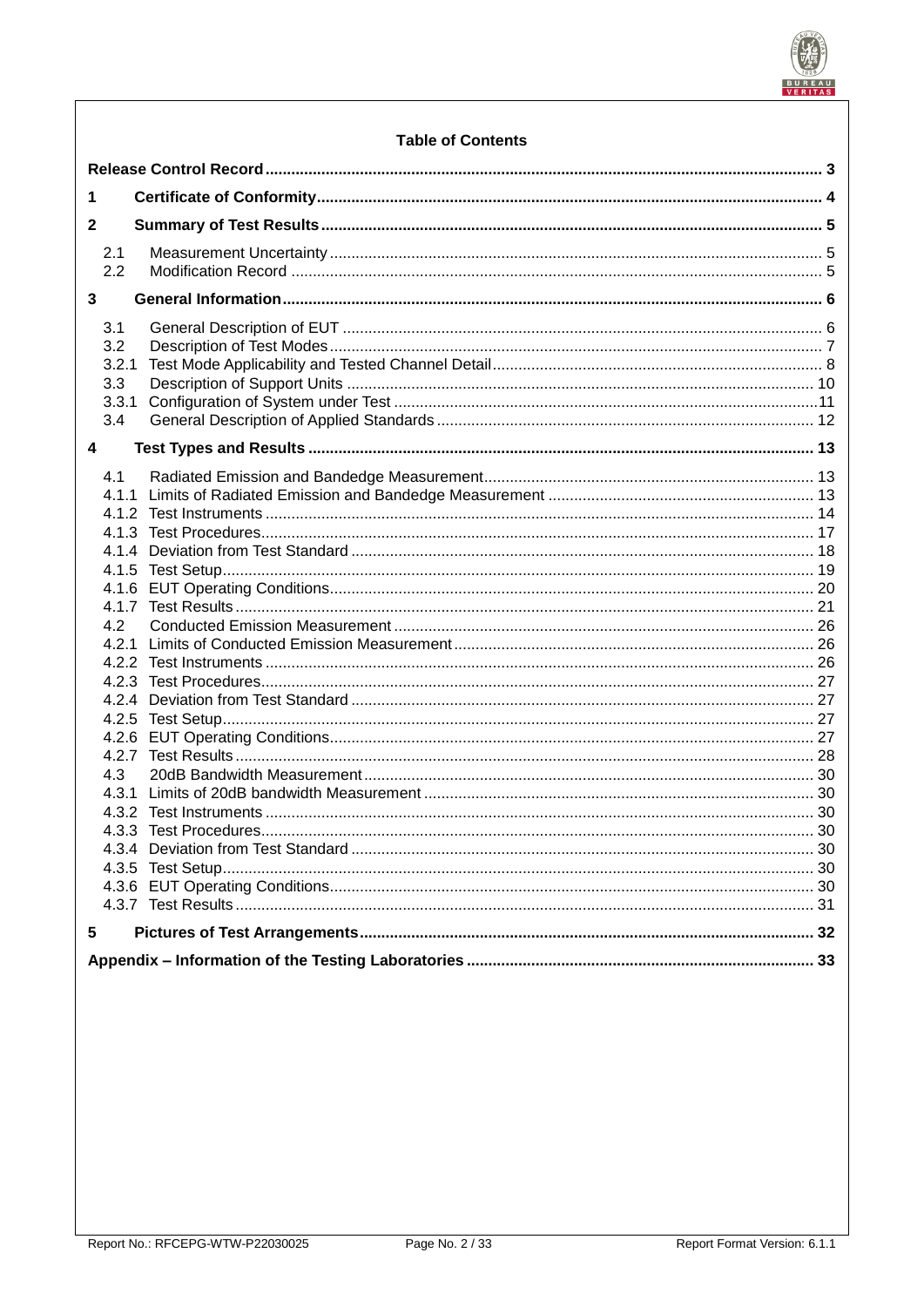

# <span id="page-2-0"></span>**Release Control Record** Issue No. 2008 | Description 2008 | Description 2009 | Date Issued RFCEPG-WTW-P22030025 | Original release. 2022/4/25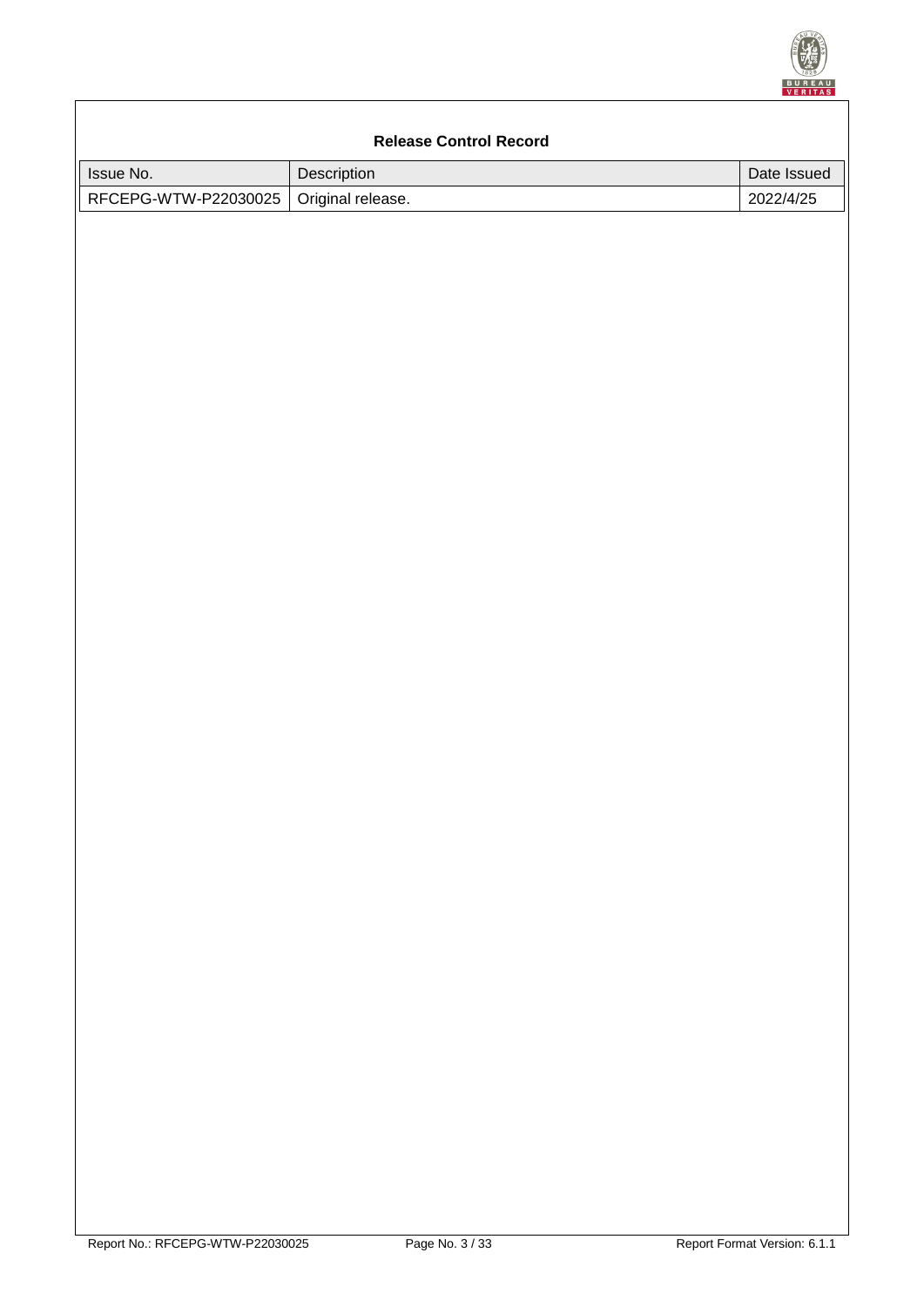

#### <span id="page-3-0"></span>**1 Certificate of Conformity**

|                     | <b>Product:</b> Long Range K-band Microwave Sensor                 |
|---------------------|--------------------------------------------------------------------|
|                     | <b>Brand: AgilSense</b>                                            |
| Test Model: DF800-0 |                                                                    |
|                     | <b>Sample Status:</b> Engineering sample                           |
|                     | <b>Applicant:</b> ST Electronics (Satcom & Sensor Systems) Pte Ltd |
|                     | <b>Test Date:</b> $2022/1/7 \approx 2022/3/30$                     |
|                     | <b>Standards: 47 CFR FCC Part 15, Subpart C (Section 15.245)</b>   |
|                     | ANSI C63.10: 2013                                                  |

The above equipment has been tested by **Bureau Veritas Consumer Products Services (H.K.) Ltd., Taoyuan Branch**, and found compliance with the requirement of the above standards. The test record, data evaluation & Equipment Under Test (EUT) configurations represented herein are true and accurate accounts of the measurements of the sample's EMC characteristics under the conditions specified in this report.

| Prepared by:        | $\mathcal{L}_{\text{max}}$<br>Claire Kuan / Specialist | Date: | 2022/4/25 |  |
|---------------------|--------------------------------------------------------|-------|-----------|--|
| <b>Approved by:</b> | May Chen / Manager                                     | Date: | 2022/4/25 |  |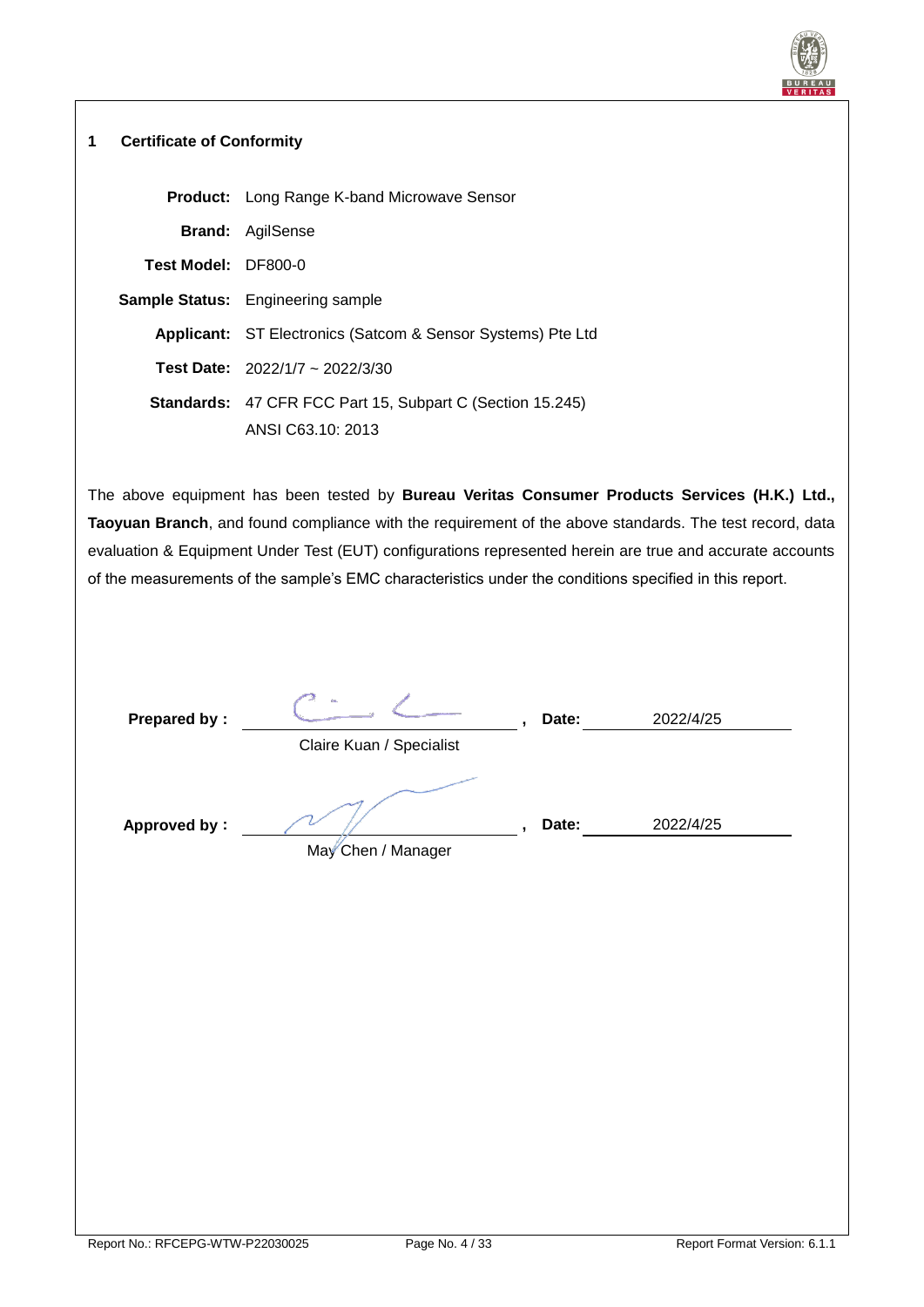

#### <span id="page-4-0"></span>**2 Summary of Test Results**

| 47 CFR FCC Part 15, Subpart C (SECTION 15.245) |                                    |      |                                                                                            |  |  |  |  |
|------------------------------------------------|------------------------------------|------|--------------------------------------------------------------------------------------------|--|--|--|--|
| FCC.<br>Clause                                 | <b>Remarks</b>                     |      |                                                                                            |  |  |  |  |
| 15.207                                         | <b>AC Power Conducted Emission</b> | Pass | Meet the requirement of limit.<br>Minimum passing margin is -28.68 dB<br>lat 16.46875 MHz. |  |  |  |  |
| 15.245                                         | <b>Radiated Emission Test</b>      | Pass | Meet the requirement of limit<br>Minimum passing margin is -10.4 dB<br>lat 915.29 MHz.     |  |  |  |  |
| 15.215(c)                                      | 20dB Bandwidth                     | Pass | Meet the requirement.                                                                      |  |  |  |  |
| 15.203                                         | Antenna Requirement                | Pass | INo antenna connector is used.                                                             |  |  |  |  |

Note: Determining compliance based on the results of the compliance measurement, not taking into account measurement instrumentation uncertainty.

#### <span id="page-4-1"></span>**2.1 Measurement Uncertainty**

Where relevant, the following measurement uncertainty levels have been estimated for tests performed on the EUT as specified in CISPR 16-4-2:

| Measurement                        | Frequency            | <b>Expanded Uncertainty</b><br>$(k=2)$ $(\pm)$ |
|------------------------------------|----------------------|------------------------------------------------|
| Conducted Emissions at mains ports | $150$ kHz ~ $30$ MHz | 1.9 dB                                         |
|                                    | $9$ kHz ~ 30MHz      | 3.1 dB                                         |
|                                    | $30MHz \sim 1GHz$    | $5.5 \text{ dB}$                               |
| <b>Radiated Emissions</b>          | $1$ GHz ~ $18$ GHz   | 5.1 dB                                         |
|                                    | $18GHz - 40GHz$      | $5.3 \text{ dB}$                               |
|                                    | $40GHz \sim 100GHz$  | 5.4dB                                          |

#### <span id="page-4-2"></span>**2.2 Modification Record**

There were no modifications required for compliance.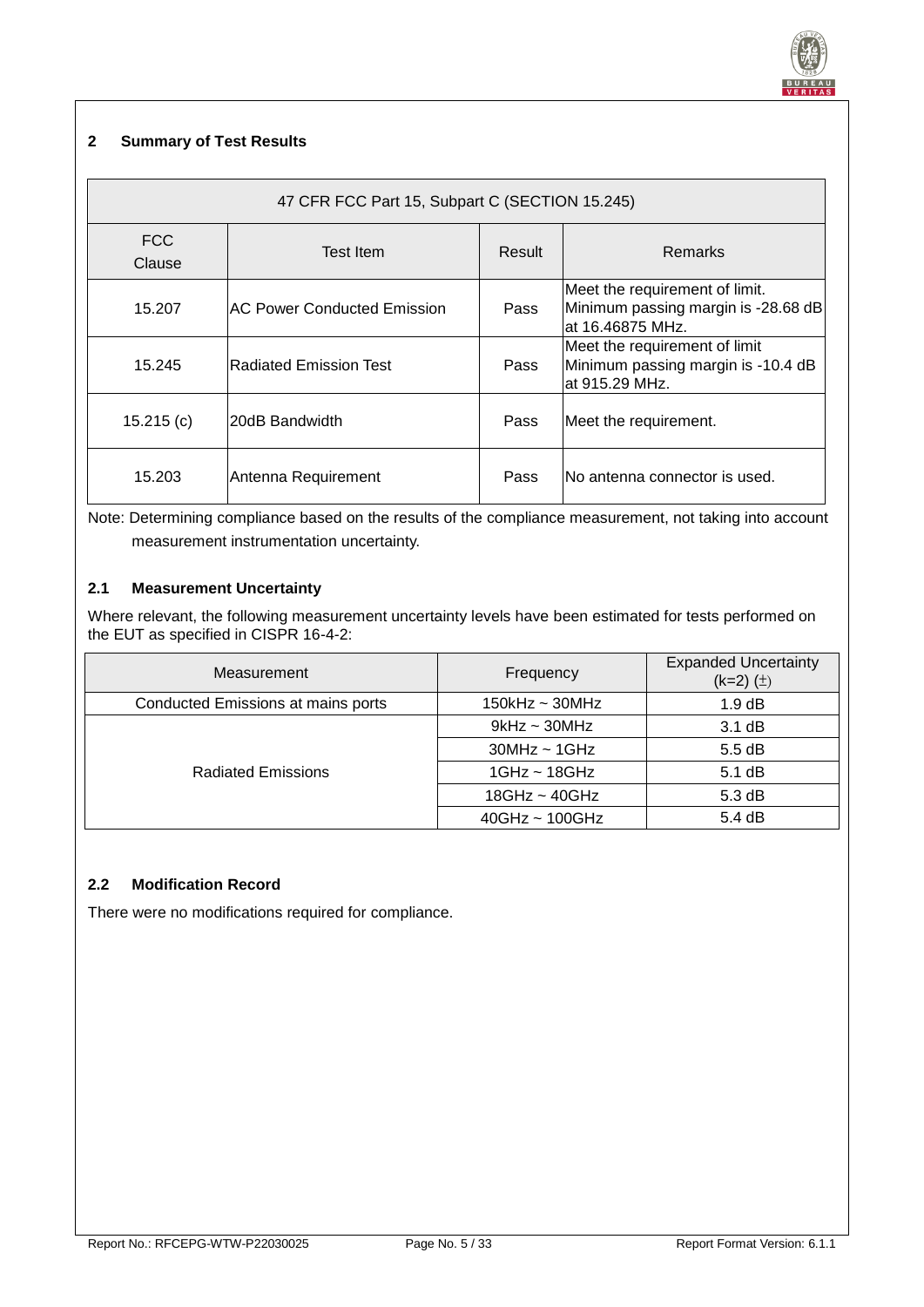

## <span id="page-5-0"></span>**3 General Information**

#### <span id="page-5-1"></span>**3.1 General Description of EUT**

| Product                    | Long Range K-band Microwave Sensor |  |  |
|----------------------------|------------------------------------|--|--|
| <b>Brand</b>               | AgilSense                          |  |  |
| <b>Test Model</b>          | DF800-0                            |  |  |
| <b>Status of EUT</b>       | Engineering sample                 |  |  |
| <b>Power Supply Rating</b> | 5 Vdc                              |  |  |
| <b>Modulation Type</b>     | <b>CW</b>                          |  |  |
| <b>Operating Frequency</b> | 24.1254 GHz                        |  |  |
| Antenna Type               | Refer to Note                      |  |  |
| Antenna Connector          | Refer to Note                      |  |  |
| <b>Accessory Device</b>    | <b>NA</b>                          |  |  |
| Data Cable Supplied        | <b>NA</b>                          |  |  |

Note:

1. The antenna information is listed as below.

| Antenna Gain (dBi) | Frequency Range (GHz) | Antenna Type             | Connector Type |
|--------------------|-----------------------|--------------------------|----------------|
|                    | $24.075 - 24.175$     | Microstrip Patch Antenna | None           |

2. The above EUT information is declared by manufacturer and for more detailed features description, please refer to the manufacturer's specifications or user's manual.

3. The above Antenna information is declared by manufacturer and for more detailed features description, please refer to the manufacturer's specifications, the laboratory shall not be held responsible.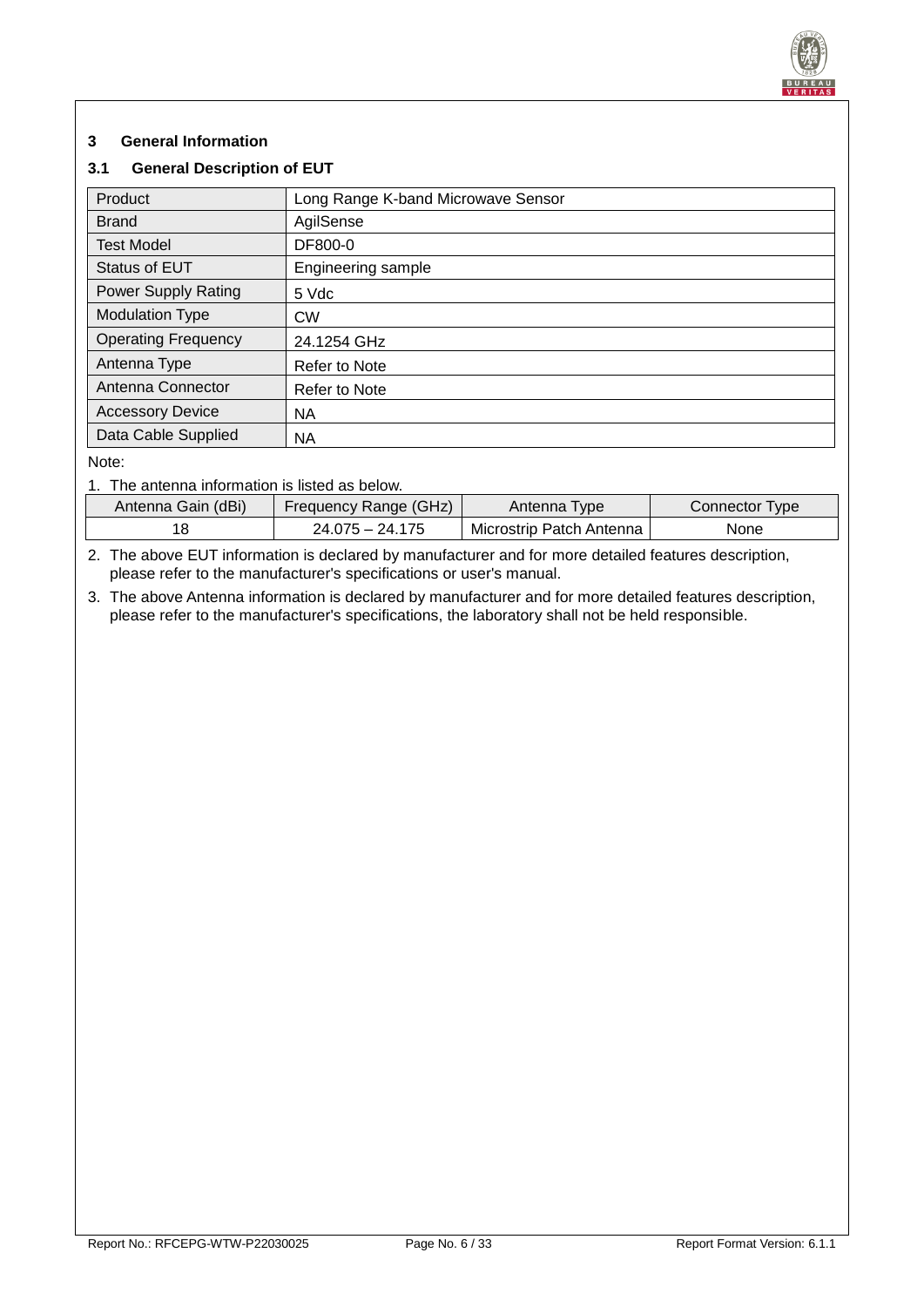

# <span id="page-6-0"></span>**3.2 Description of Test Modes**

1 channel is provided for test:

| Channel | Frequency (GHz) |
|---------|-----------------|
|         | 24.1254         |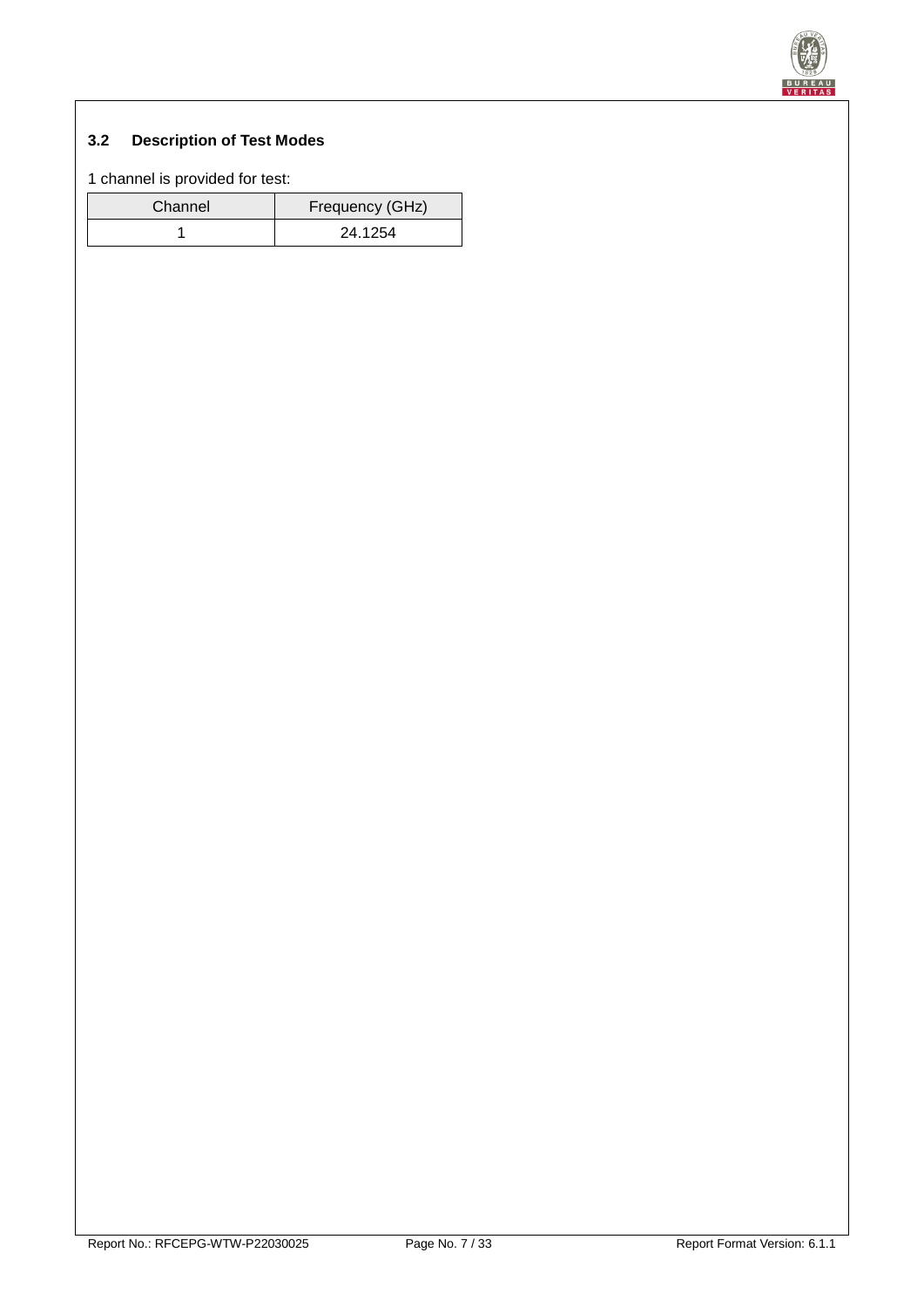

# <span id="page-7-0"></span>3.2.1 Test Mode Applicability and Tested Channel Detail

| <b>EUT Configure</b>          | <b>Applicable to</b>                                                         |         |                                                                                          |                                               |                                                                                                                                                                                                       |  |
|-------------------------------|------------------------------------------------------------------------------|---------|------------------------------------------------------------------------------------------|-----------------------------------------------|-------------------------------------------------------------------------------------------------------------------------------------------------------------------------------------------------------|--|
| Mode                          | $RE\geq 1G$                                                                  | RE < 1G | <b>PLC</b>                                                                               | <b>BW</b>                                     | <b>Description</b>                                                                                                                                                                                    |  |
|                               | √                                                                            |         | $\sqrt{}$                                                                                | $\sqrt{}$                                     |                                                                                                                                                                                                       |  |
| Where                         | RE≥1G: Radiated Emission above 1GHz &<br>Bandedge Measurement                |         |                                                                                          | <b>RE&lt;1G:</b> Radiated Emission below 1GHz |                                                                                                                                                                                                       |  |
|                               | <b>PLC: Power Line Conducted Emission</b>                                    |         |                                                                                          | <b>BW: 20dB Bandwidth Measurement</b>         |                                                                                                                                                                                                       |  |
|                               | 1GHz) and Z-plane (above 1GHz).                                              |         |                                                                                          |                                               | Note: The EUT had been pre-tested on the positioned of each 3 axis. The worst case was found when positioned on Y-plane (below                                                                        |  |
|                               | <b>Radiated Emission Test (Above 1GHz):</b>                                  |         |                                                                                          |                                               |                                                                                                                                                                                                       |  |
| architecture).                |                                                                              |         |                                                                                          |                                               | $\boxtimes$ Pre-Scan has been conducted to determine the worst-case mode from all possible combinations<br>between available modulations, data rates and antenna ports (if EUT with antenna diversity |  |
|                               |                                                                              |         | $\boxtimes$ Following channel(s) was (were) selected for the final test as listed below. |                                               |                                                                                                                                                                                                       |  |
|                               | <b>Tested Channel</b>                                                        |         | <b>Modulation Type</b>                                                                   |                                               |                                                                                                                                                                                                       |  |
|                               | 1                                                                            |         | <b>CW</b>                                                                                |                                               |                                                                                                                                                                                                       |  |
| architecture).                | <b>Radiated Emission Test (Below 1GHz):</b>                                  |         |                                                                                          |                                               | $\boxtimes$ Pre-Scan has been conducted to determine the worst-case mode from all possible combinations<br>between available modulations, data rates and antenna ports (if EUT with antenna diversity |  |
| $\boxtimes$                   | Following channel(s) was (were) selected for the final test as listed below. |         |                                                                                          |                                               |                                                                                                                                                                                                       |  |
|                               | <b>Tested Channel</b>                                                        |         | <b>Modulation Type</b>                                                                   |                                               |                                                                                                                                                                                                       |  |
|                               |                                                                              |         |                                                                                          |                                               |                                                                                                                                                                                                       |  |
|                               | 1                                                                            |         | CW                                                                                       |                                               |                                                                                                                                                                                                       |  |
| architecture).                | <b>Power Line Conducted Emission Test:</b>                                   |         | Following channel(s) was (were) selected for the final test as listed below.             |                                               | $\boxtimes$ Pre-Scan has been conducted to determine the worst-case mode from all possible combinations<br>between available modulations, data rates and antenna ports (if EUT with antenna diversity |  |
|                               | <b>Tested Channel</b>                                                        |         | <b>Modulation Type</b>                                                                   |                                               |                                                                                                                                                                                                       |  |
|                               | 1                                                                            |         | CW                                                                                       |                                               |                                                                                                                                                                                                       |  |
| architecture).                | <b>20dB Bandwidth Measurement:</b>                                           |         |                                                                                          |                                               | Pre-Scan has been conducted to determine the worst-case mode from all possible combinations<br>between available modulations, data rates and antenna ports (if EUT with antenna diversity             |  |
|                               |                                                                              |         | Following channel(s) was (were) selected for the final test as listed below.             |                                               |                                                                                                                                                                                                       |  |
| ⊠<br>$\bowtie$<br>$\boxtimes$ | <b>Tested Channel</b><br>1                                                   |         | <b>Modulation Type</b><br>CW                                                             |                                               |                                                                                                                                                                                                       |  |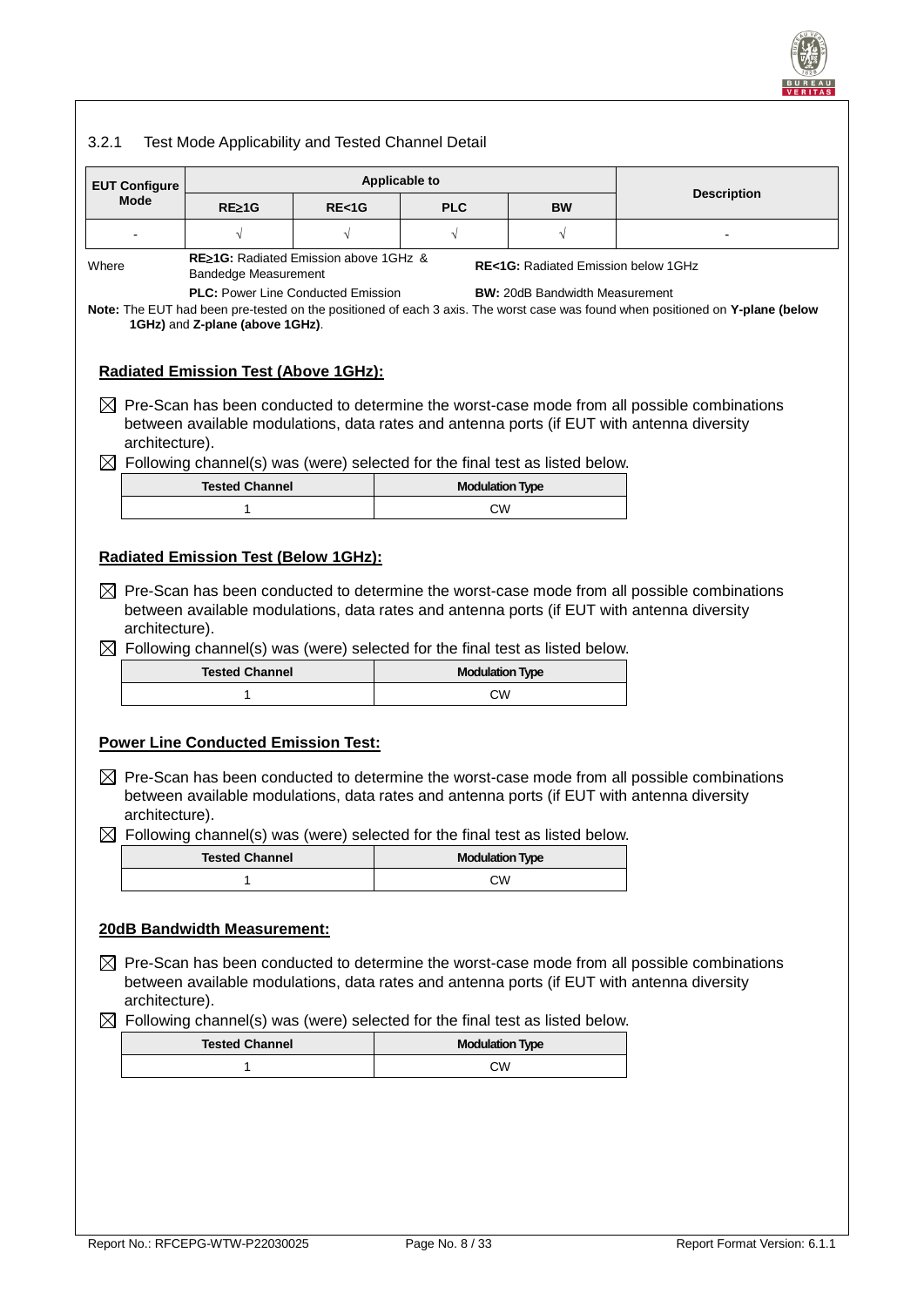

# **Test Condition:**

| Applicable to | <b>Environmental Conditions</b> | <b>Input Power (System)</b> | Tested by  |
|---------------|---------------------------------|-----------------------------|------------|
| $RE\geq 1G$   | 23~25deg. C, 62~65%RH           | 120Vac, 60Hz                | Carter Lin |
| RE < 1G       | 25deg. C, 65%RH                 | 120Vac, 60Hz                | Carter Lin |
| <b>PLC</b>    | 25deg. C, 75%RH                 | 120Vac, 60Hz                | Carter Lin |
| <b>BW</b>     | 25deg. C, 60%RH                 | 120Vac, 60Hz                | Leon Dai   |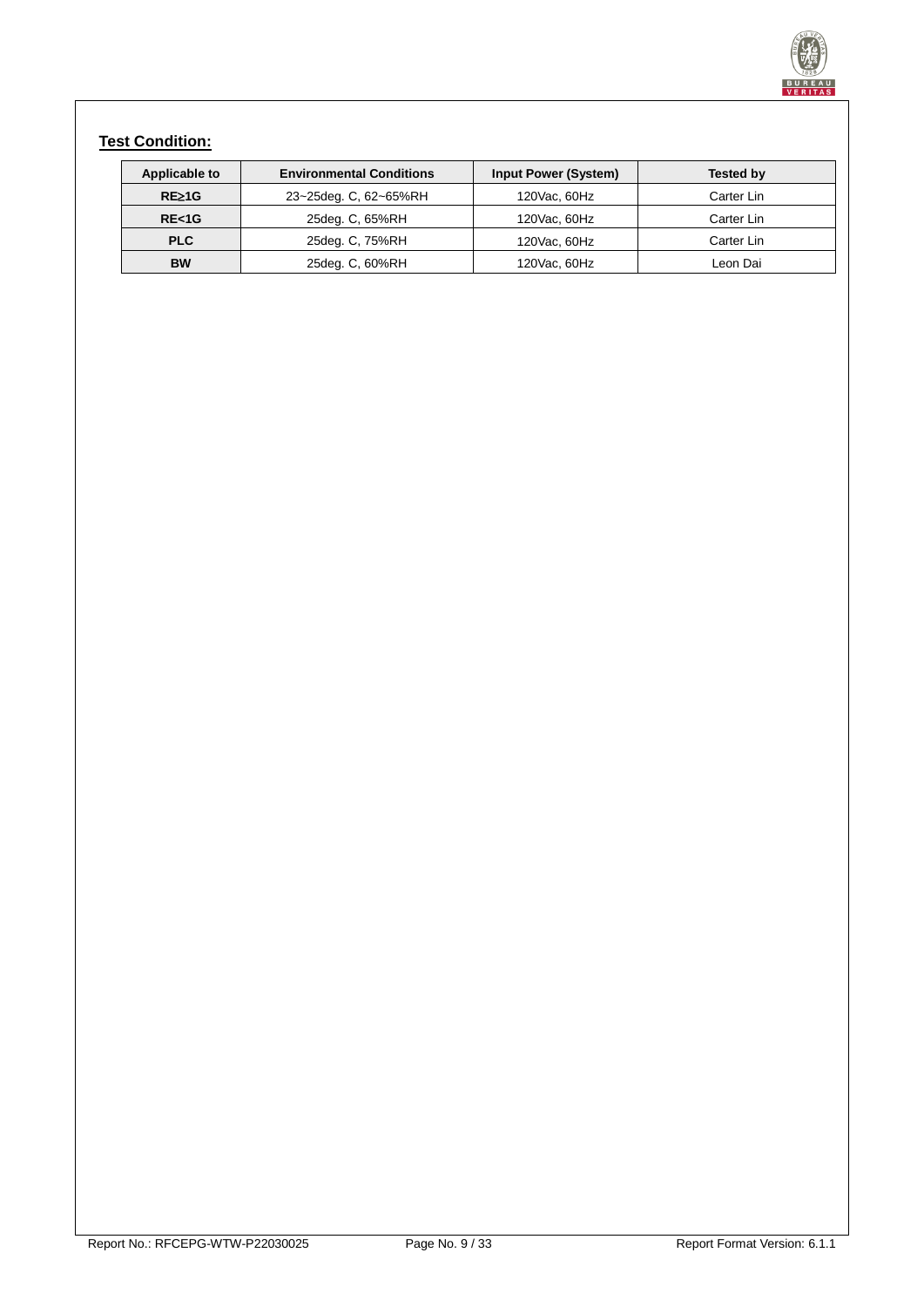

# <span id="page-9-0"></span>**3.3 Description of Support Units**

The EUT has been tested as an independent unit together with other necessary accessories or support units. The following support units or accessories were used to form a representative test configuration during the tests.

| ID | Product         | <b>Brand</b>                                      | Model No. | Serial No. | FCC ID    | Remarks         |
|----|-----------------|---------------------------------------------------|-----------|------------|-----------|-----------------|
|    | DC Power Supply | <b>GOOD WILL</b><br><b>INSTRUMENT CO.</b><br>LTD. | GPC-3030D | E847076    | <b>NA</b> | Provided by Lab |

Note:

1. All power cords of the above support units are non-shielded (1.8m)

| ID | <b>Descriptions</b> | Qtv. | Length(m) | Shielding (Yes/No) | Cores (Qty.) | Remarks         |
|----|---------------------|------|-----------|--------------------|--------------|-----------------|
|    | DC Cable            |      |           | No                 |              | Provided by Lab |
|    | DC Cable            |      | . .8      | No                 |              | Provided by Lab |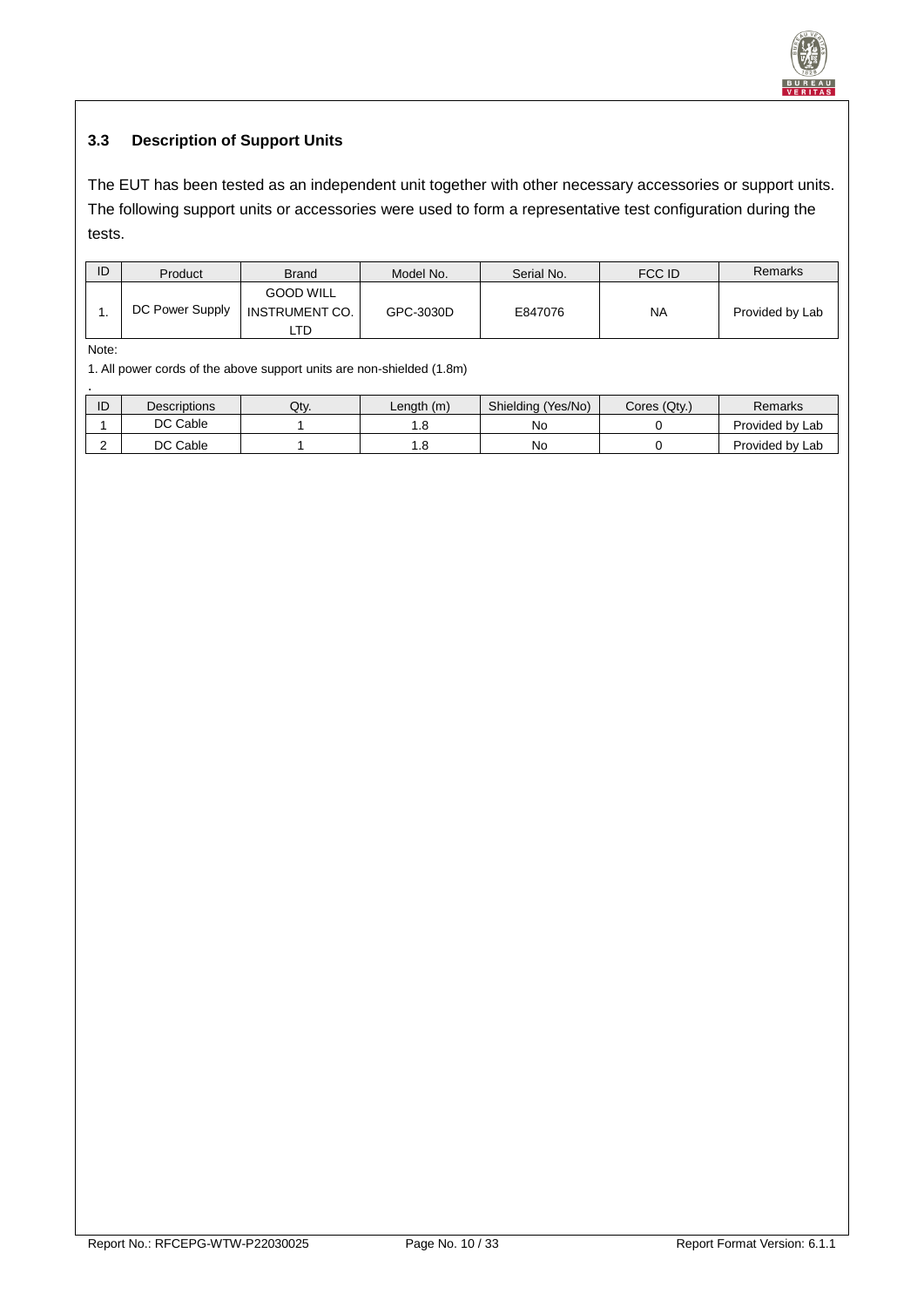<span id="page-10-0"></span>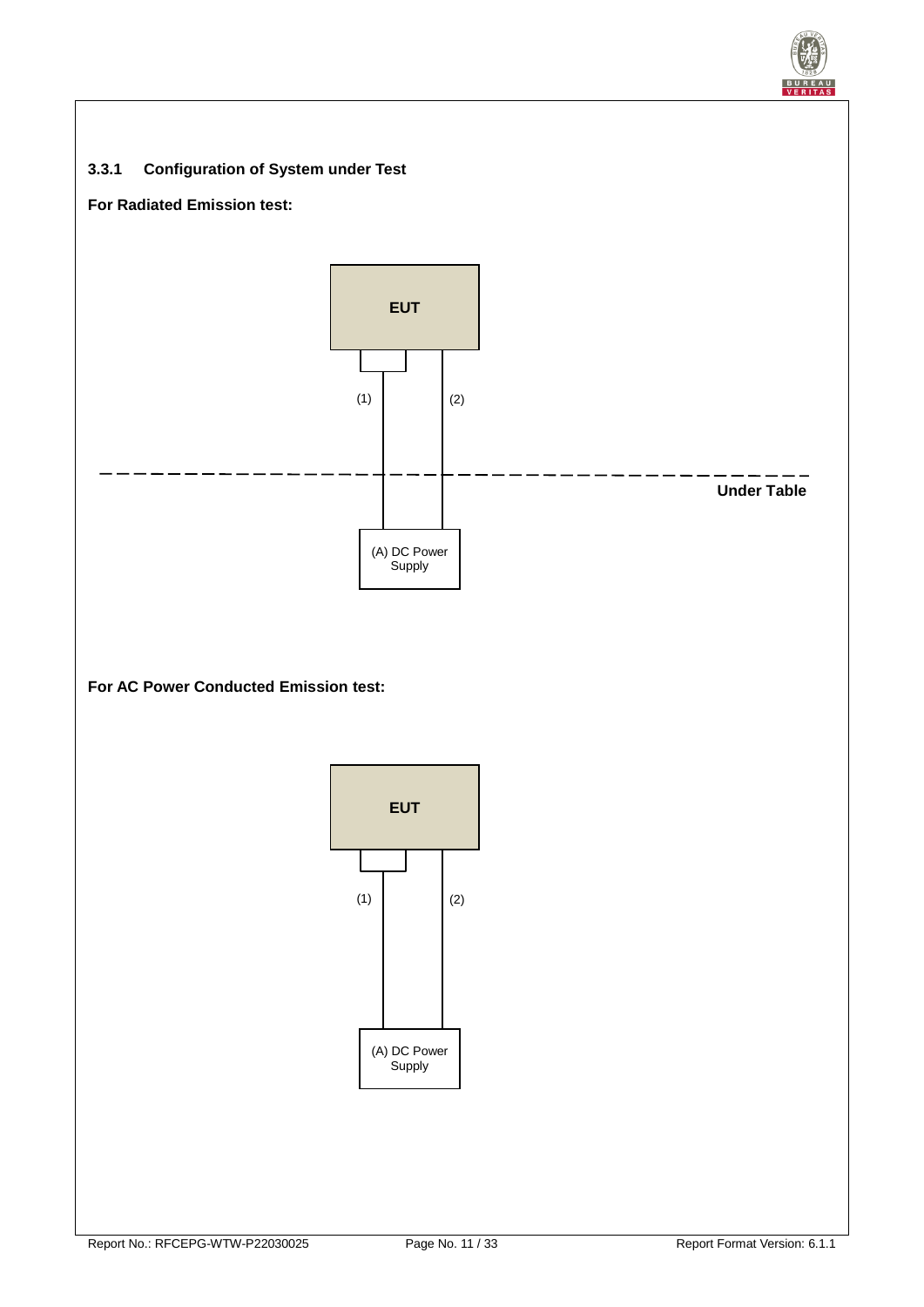![](_page_11_Picture_0.jpeg)

## <span id="page-11-0"></span>**3.4 General Description of Applied Standards**

The EUT is a RF Product. According to the specifications of the manufacturer, it must comply with the requirements of the following standards:

**FCC Part 15, Subpart C (15.245)** ANSI C63.10-2013

All test items have been performed and recorded as per the above standards.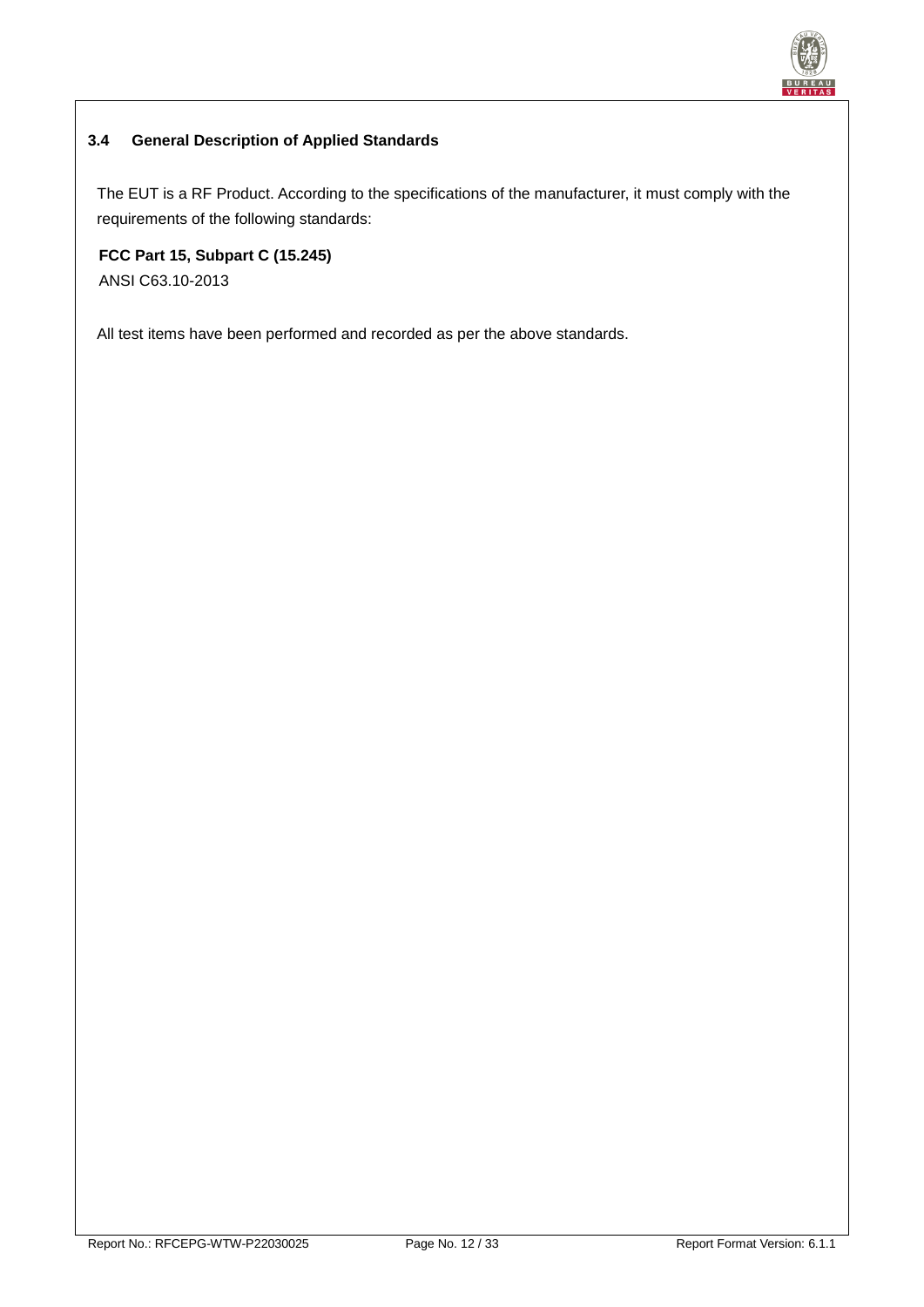![](_page_12_Picture_0.jpeg)

#### <span id="page-12-0"></span>**4 Test Types and Results**

#### <span id="page-12-1"></span>**4.1 Radiated Emission and Bandedge Measurement**

<span id="page-12-2"></span>4.1.1 Limits of Radiated Emission and Bandedge Measurement

The field strength of emissions from intentional radiators operated within these frequency bands shall comply with the following:

| <b>Fundamental Frequency</b><br>(MHz) | <b>Field Strength of Fundamental</b><br>(millivolts/meter) | <b>Field strength of harmonics</b><br>(millivolts/meter) |
|---------------------------------------|------------------------------------------------------------|----------------------------------------------------------|
| 902-928                               | 500                                                        | 1.6                                                      |
| 2435-2465                             | 500                                                        | 1.6                                                      |
| 5785-5815                             | 500                                                        | 1.6                                                      |
| 10500-10550                           | 2500                                                       | 25.0                                                     |
| 24075-24175                           | 2500                                                       | 25.0                                                     |

Regardless of the limits shown in the above table, harmonic emissions in the restricted bands below 17.7 GHz, as specified in § 15.205, shall not exceed the field strength limits shown in § 15.209. Harmonic emissions in the restricted bands at and above 17.7 GHz shall not exceed the following field strength limits:

(i) For the second and third harmonics of field disturbance sensors operating in the 24075-24175 MHz band and for other field disturbance sensors designed for use only within a building or to open building doors, 25.0 mV/m.

(ii) For all other field disturbance sensors, 7.5 mV/m.

(iii) Field disturbance sensors designed to be used in motor vehicles or aircraft must include features to prevent continuous operation unless their emissions in the restricted bands, other than the second and third harmonics from devices operating in the 24075-24175 MHz band, fully comply with the limits given in § 15.209. Continuous operation of field disturbance sensors designed to be used in farm equipment, vehicles such as fork lifts that are intended primarily for use indoors or for very specialized operations, or railroad locomotives, railroad cars and other equipment which travels on fixed tracks is permitted. A field disturbance sensor will be considered not to be operating in a continuous mode if its operation is limited to specific activities of limited duration (e.g., putting a vehicle into reverse gear, activating a turn signal, etc.).

(2) Field strength limits are specified at a distance of 3 meters.

(3) Emissions radiated outside of the specified frequency bands, except for harmonics, shall be attenuated by at least 50 dB below the level of the fundamental or to the general radiated emission limits in § 15.209, whichever is the lesser attenuation.

Emissions radiated outside of the specified bands, shall be according to the general radiated limits in 15.209 as following: **Frequencies (MHz) Field strength (microvolts/meter) Measurement distance (meters)**

| <u>LIGUUGIIUIGS</u><br>(MHz) | Field strength (microvolts/meter)   Measurement distance (meters) |     |
|------------------------------|-------------------------------------------------------------------|-----|
| 0.009-0.490                  | 2400/F(kHz)                                                       | 300 |
| 0.490-1.705                  | 24000/F(kHz)                                                      | 30  |
| 1.705-30.0                   | 30                                                                | 30  |
| 30-88                        | 100                                                               |     |
| 88-216                       | 150                                                               | 3   |
| 216-960                      | 200                                                               |     |
| Above 960                    | 500                                                               |     |

#### **Note:**

- 1. The lower limit shall apply at the transition frequencies.
- 2. Emission level  $(dBuV/m) = 20 log Emission level (uV/m)$ .
- 3. For frequencies above 1000MHz, the field strength limits are based on average detector, however, the peak field strength of any emission shall not exceed the maximum permitted average limits, specified above by more than 20dB under any condition of modulation.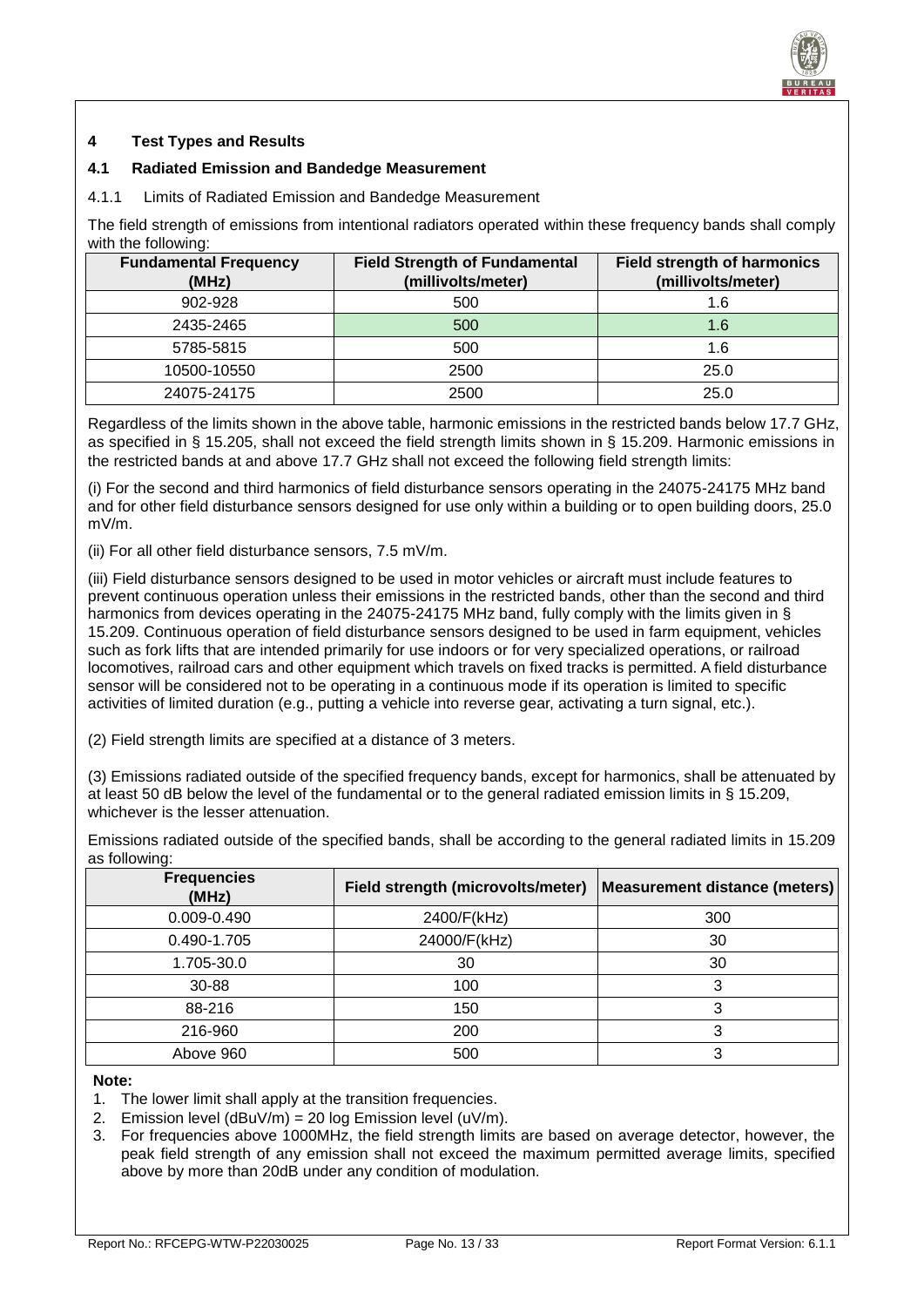![](_page_13_Picture_0.jpeg)

#### <span id="page-13-0"></span>4.1.2 Test Instruments

#### **For Radiated Emission test: (Below 40GHz)**

| Description &<br>Manufacturer                              | Model No.                | Serial No.  | <b>Calibrated Date</b> | <b>Calibrated Until</b> |
|------------------------------------------------------------|--------------------------|-------------|------------------------|-------------------------|
| <b>Test Receiver</b><br>Agilent                            | N9038A                   | MY51210202  | 2021/11/19             | 2022/11/18              |
| Software                                                   | ADT_Radiated_V8.<br>7.08 | <b>NA</b>   | <b>NA</b>              | <b>NA</b>               |
| Boresight Antenna Tower<br>& Turn Table<br>Max-Full        | <b>MF-7802BS</b>         | MF780208530 | <b>NA</b>              | <b>NA</b>               |
| Pre_Amplifier<br><b>EMCI</b>                               | EMC001340                | 980142      | 2021/5/24              | 2022/5/23               |
| Loop Antenna<br><b>TESEQ</b>                               | <b>HLA 6121</b>          | 45745       | 2021/7/21              | 2022/7/20               |
| <b>RF Coaxial Cable</b><br><b>JYEBO</b>                    | 5D-FB                    | LOOPCAB-001 | 2022/1/6               | 2023/1/5                |
| <b>RF Coaxial Cable</b><br><b>JYEBO</b>                    | 5D-FB                    | LOOPCAB-002 | 2022/1/6               | 2023/1/5                |
| Pre_Amplifier<br><b>EMCI</b>                               | EMC330N                  | 980701      | 2022/3/8               | 2023/3/7                |
| <b>Trilog Broadband Antenna</b><br>Schwarzbeck             | <b>VULB 9168</b>         | 9168-406    | 2021/10/27             | 2022/10/26              |
| <b>RF Coaxial Cable</b><br>COMMATE/PEWC                    | 8D                       | 966-4-1     | 2022/3/8               | 2023/3/7                |
| <b>RF Coaxial Cable</b><br>COMMATE/PEWC                    | 8D                       | 966-4-2     | 2022/3/8               | 2023/3/7                |
| <b>RF Coaxial Cable</b><br>COMMATE/PEWC                    | 8D                       | 966-4-3     | 2022/3/8               | 2023/3/7                |
| <b>Fixed attenuator</b><br>Mini-Circuits                   | $UNAT-5+$                | PAD-ATT5-03 | 2022/1/10              | 2023/1/9                |
| Horn Antenna<br>Schwarzbeck                                | <b>BBHA 9120D</b>        | 9120D-783   | 2021/11/14             | 2022/11/13              |
| Pre_Amplifier<br><b>EMCI</b>                               | EMC 12630 SE             | 980638      | 2021/4/7               | 2022/4/6                |
| RF Cable-Frequency<br>Range: 1-26.5GHz<br><b>EMCI</b>      | EMC104-SM-SM-1<br>200    | 160922      | 2021/12/24             | 2022/12/23              |
| <b>RF Coaxial Cable</b><br><b>EMCI</b>                     | EMC104-SM-SM-2<br>000    | 180502      | 2021/4/26              | 2022/4/25               |
| <b>RF Coaxial Cable</b><br><b>EMCI</b>                     | EMC104-SM-SM-6<br>000    | 210704      | 2021/11/9              | 2022/11/8               |
| Pre_Amplifier<br><b>EMCI</b>                               | EMC184045SE              | 980387      | 2022/1/10              | 2023/1/9                |
| Horn Antenna<br>Schwarzbeck                                | <b>BBHA 9170</b>         | 9170-739    | 2021/11/14             | 2022/11/13              |
| <b>RF Cable-Frequency</b><br>range: 1-40GHz<br><b>EMCI</b> | EMC102-KM-KM-1<br>200    | 160924      | 2022/1/10              | 2023/1/9                |
| <b>RF Coaxial Cable</b><br><b>EMCI</b>                     | <b>EMC-KM-KM-4000</b>    | 200214      | 2022/3/8               | 2023/3/7                |

Note: 1. The test was performed in 966 Chamber No. 3.

- 2. The calibration interval of the above test instruments is 12 months and the calibrations are traceable to NML/ROC and NIST/USA.
- 3. Tested Date: 2022/3/25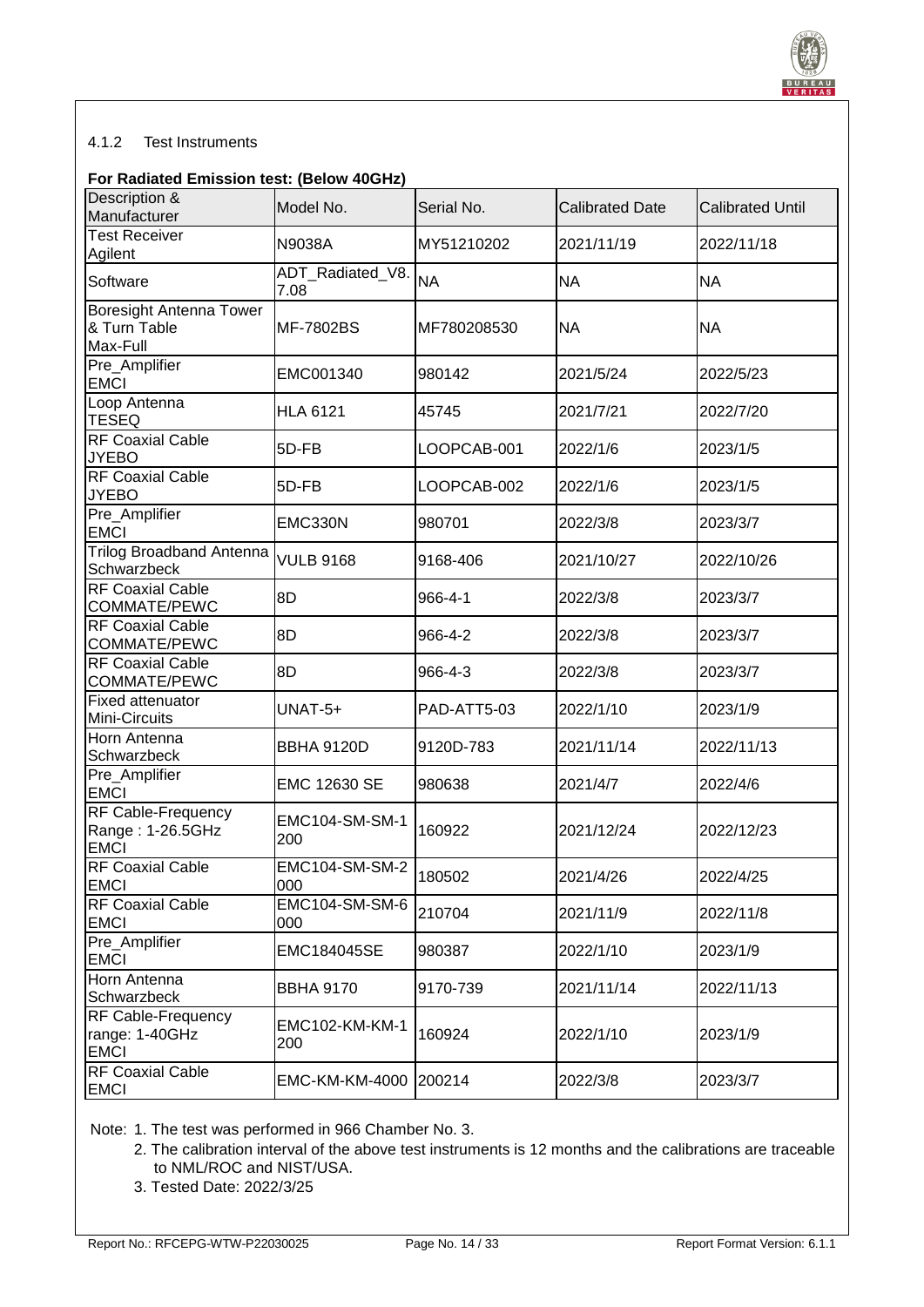![](_page_14_Picture_0.jpeg)

| For Radiated Emission test: (Above 40GHz)                                                                   |                   |               |                        |                         |  |  |  |  |
|-------------------------------------------------------------------------------------------------------------|-------------------|---------------|------------------------|-------------------------|--|--|--|--|
| Description &<br>Manufacturer                                                                               | Model No.         | Serial No.    | <b>Calibrated Date</b> | <b>Calibrated Until</b> |  |  |  |  |
| Spectrum Analyzer<br>Keysight                                                                               | N9042B+V3050A     | US60360159    | 2021/6/11              | 2022/6/10               |  |  |  |  |
| *OXE89 Horn Antenna<br>(33~55GHz)<br>QuinStar                                                               | QWH-QPRR00        | QWH-QPRR00-1  | 2021/6/11              | 2022/6/10               |  |  |  |  |
| *Conical Horn Antenna<br>(50~75GHz)<br>Keysight                                                             | WR15CH-Conical    | RCHO15RL-1    | 2021/6/11              | 2022/6/10               |  |  |  |  |
| *Conical Horn Antenna<br>(75~110GHz)<br>Keysight                                                            | WR10CH-Conical    | RCHO10RL-1    | 2021/6/11              | 2022/6/10               |  |  |  |  |
| N9029AV15-DC9 -<br>50-110 GHz VDI<br>Standard<br>Downconverter with<br>9VDC supply<br>Keysight              | V3050A            | US60360159    | CoC                    | CoC                     |  |  |  |  |
| Millimeter-Wave Signal<br><b>Generator Frequency</b><br><b>Extension Module</b><br>(50~75 GHz)<br>Keysight  | E8257DV15         | <b>SGX648</b> | CoC                    | CoC                     |  |  |  |  |
| Millimeter-Wave Signal<br><b>Generator Frequency</b><br><b>Extension Module</b><br>(75~110 GHz)<br>Keysight | E8257DV10         | <b>SGX647</b> | CoC                    | CoC                     |  |  |  |  |
| PSG analog signal<br>generator<br>Keysight                                                                  | E8257D            | MY53401987    | 2021/6/18              | 2022/6/17               |  |  |  |  |
| *Power Meter<br><b>VDI</b>                                                                                  | PM <sub>5</sub> B | 571V          | 2021/6/11              | 2022/6/10               |  |  |  |  |
| Boresight Antenna<br>Tower & Turn Table<br>Max-Full                                                         | <b>MF-7802BS</b>  | MF780208530   | <b>NA</b>              | <b>NA</b>               |  |  |  |  |

Note: 1. The test was performed in 966 Chamber No. 6.

- 2. The calibration interval of the above test instruments is 12 months and the calibrations are traceable to NML/ROC and NIST/USA.
- 3. Certificate of Conformance (CoC) which is issued by manufacturer states that the product meets the specification.
- 3. Tested Date: 2022/1/7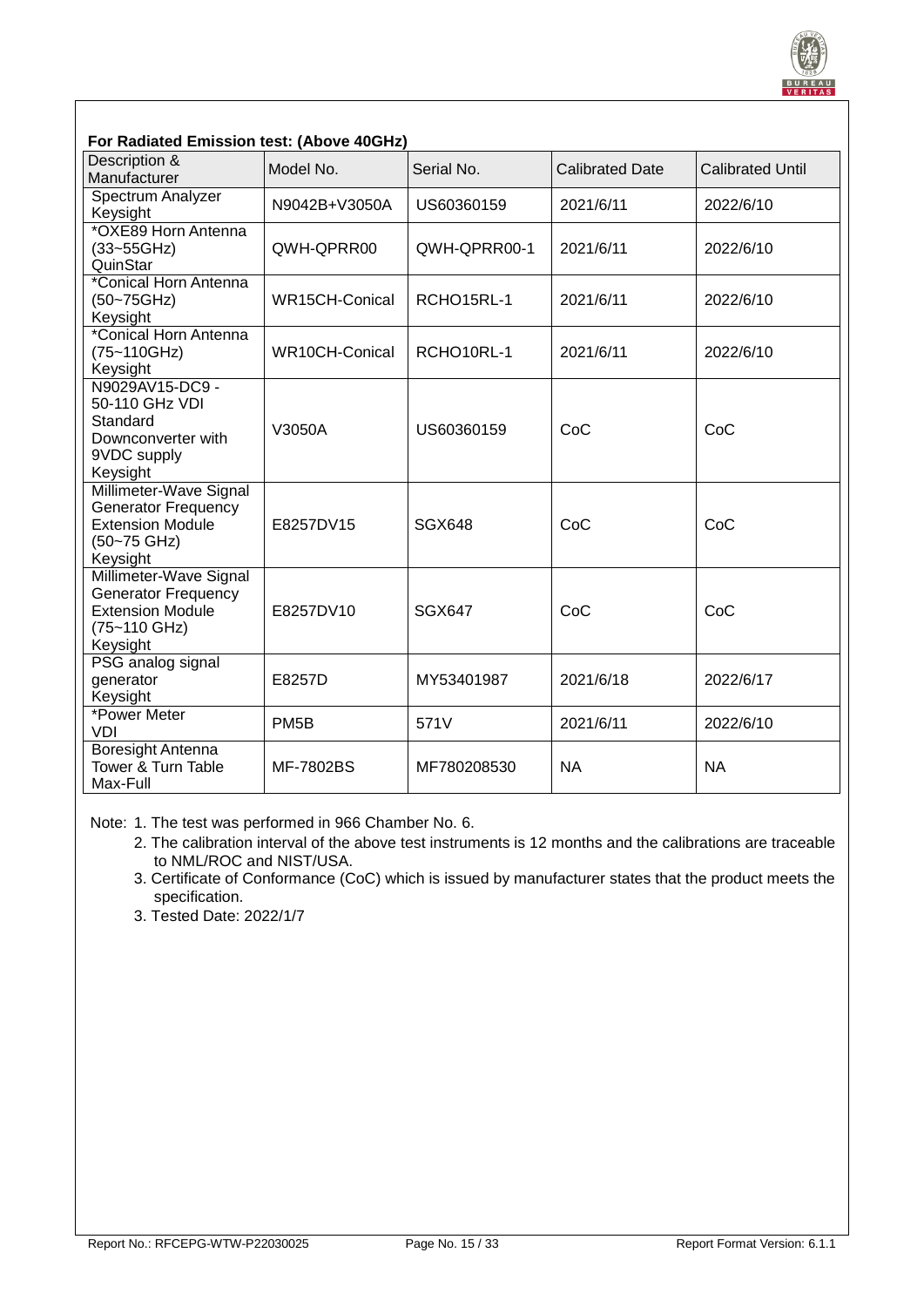![](_page_15_Picture_0.jpeg)

#### **For other test items:**

| Description &<br>Manufacturer       | Model No.                               | Serial No.    | <b>Calibrated Date</b> | <b>Calibrated Until</b> |
|-------------------------------------|-----------------------------------------|---------------|------------------------|-------------------------|
| Spectrum Analyzer<br><b>R&amp;S</b> | <b>IFSV40</b>                           | 100964        | 2021/5/31              | 2022/5/30               |
| <b>Attenuator</b><br><b>WOKEN</b>   | <b>MDCS18N-10</b>                       | MDCS18N-10-01 | 2021/4/13              | 2022/4/12               |
| Software                            | <b>ADT RF Test</b><br>Software V6.6.5.4 | lΝA           | ΝA                     | <b>NA</b>               |

Note: 1. The test was performed in Oven room 2.

2. The calibration interval of the above test instruments is 12 months and the calibrations are traceable to NML/ROC and NIST/USA.

3. Tested Date: 2022/3/30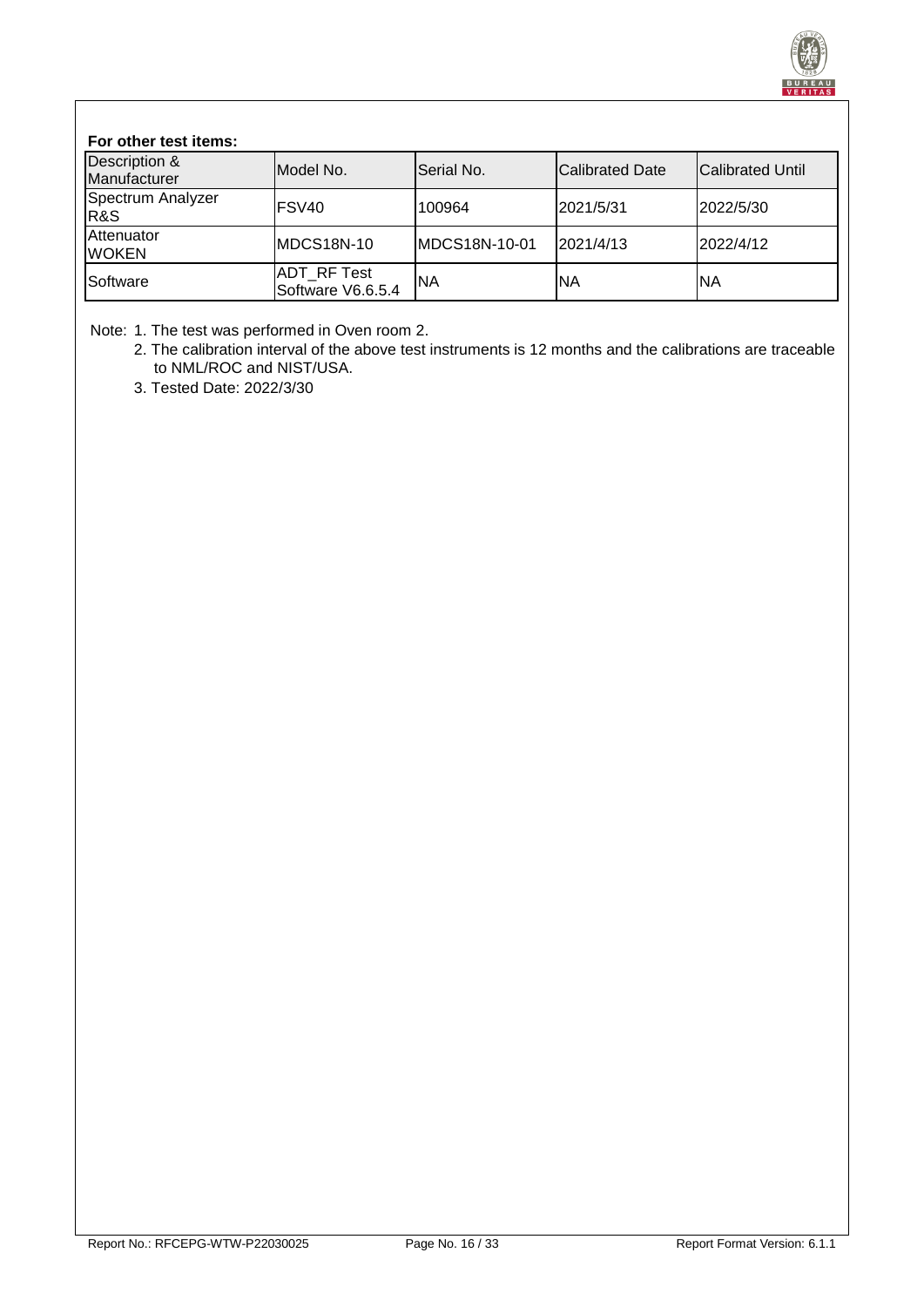![](_page_16_Picture_0.jpeg)

#### <span id="page-16-0"></span>4.1.3 Test Procedures

#### **For Radiated emission: Below 30MHz**

- a. The EUT was placed on the top of a rotating table 0.8 meters above the ground at a 3 meter chamber room. The table was rotated 360 degrees to determine the position of the highest radiation.
- b. The EUT was set 3 meters away from the interference-receiving antenna, which was mounted on the top of a variable-height antenna tower.
- c. Parallel, perpendicular, and ground-parallel orientations of the antenna are set to make the measurement.
- d. For each suspected emission, the EUT was arranged to its worst case and the rotatable table was turned from 0 degrees to 360 degrees to find the maximum reading.
- e. The test-receiver system was set to Quasi-Peak Detect Function and Specified Bandwidth with Maximum Hold Mode.

#### **Note:**

1. The resolution bandwidth and video bandwidth of test receiver/spectrum analyzer is 9kHz at frequency below 30MHz.

#### **For Radiated emission: 30MHz ~ 40GHz**

- a. The EUT was placed on the top of a rotating table 0.8 meters (for 30MHz ~ 1GHz) / 1.5 meters (for above 1GHz) above the ground at 3 meter chamber room for test. The table was rotated 360 degrees to determine the position of the highest radiation.
- b. The EUT was set 3 meters away from the interference-receiving antenna, which was mounted on the top of a variable-height antenna tower.
- c. The height of antenna is varied from one meter to four meters above the ground to determine the maximum value of the field strength. Both horizontal and vertical polarizations of the antenna are set to make the measurement.
- d. For each suspected emission, the EUT was arranged to its worst case and then the antenna was tuned to heights from 1 meter to 4 meters and the rotatable table was turned from 0 degrees to 360 degrees to find the maximum reading.
- e. The test-receiver system was set to quasi-peak detect function and specified bandwidth with maximum hold mode when the test frequency is below 1 GHz.
- f. The test-receiver system was set to peak and average detect function and specified bandwidth with maximum hold mode when the test frequency is above 1 GHz. If the peak reading value also meets average limit, measurement with the average detector is unnecessary.

#### **Note:**

- 1. The resolution bandwidth and video bandwidth of test receiver/spectrum analyzer is 120kHz for Quasi-peak detection (QP) at frequency below 1GHz.
- 2. The resolution bandwidth is 1MHz and video bandwidth of test receiver/spectrum analyzer is 3MHz for Peak detection (PK) at frequency above 1GHz.
- 3. The resolution bandwidth of test receiver/spectrum analyzer is 1 MHz and the video bandwidth is 3 MHz for Average detection (AV) at frequency above 1GHz.
- 4. All modes of operation were investigated and the worst-case emissions are reported.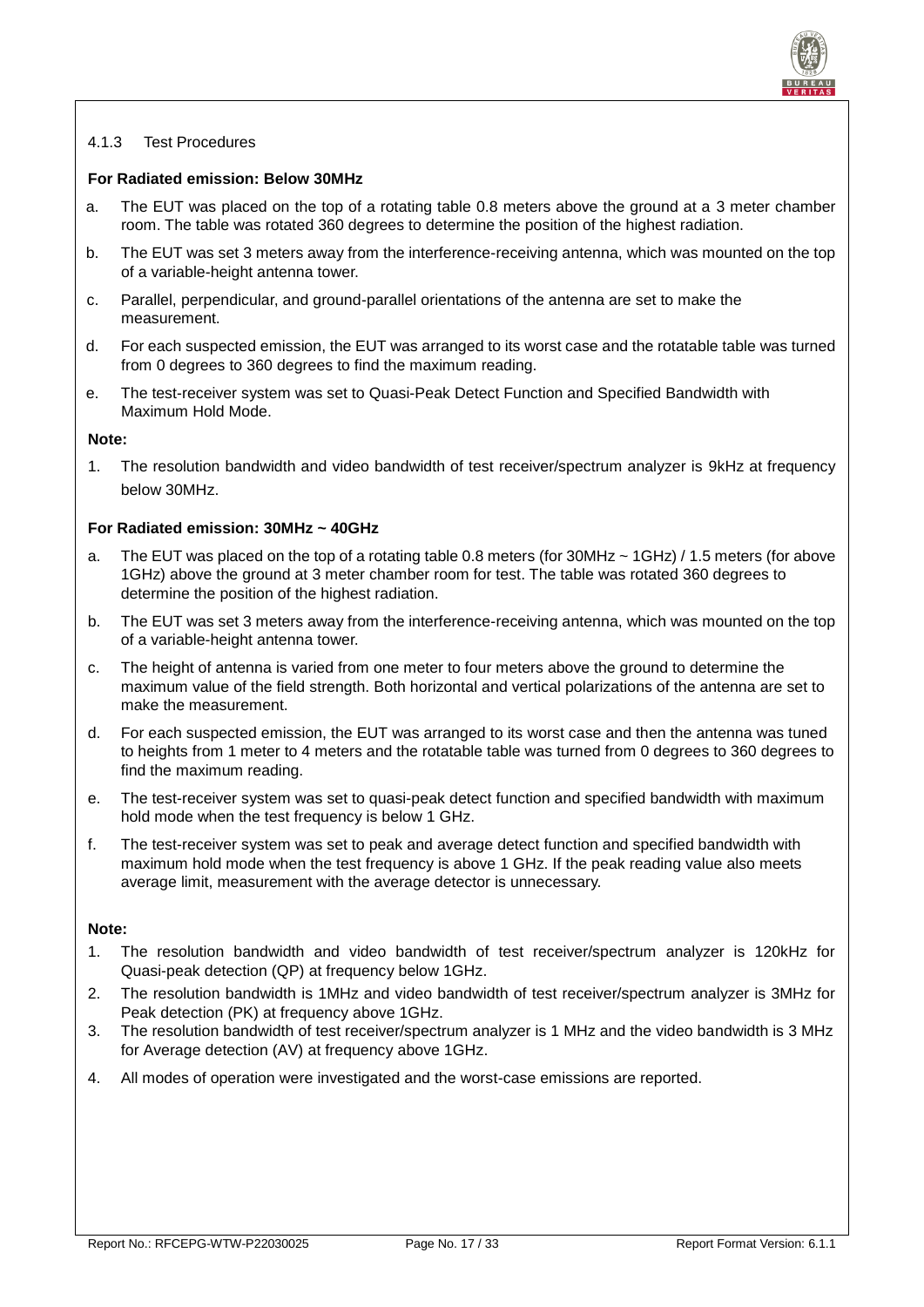![](_page_17_Picture_0.jpeg)

#### **For Radiated emission: Above 40GHz**

External harmonic mixers are utilized.

- a. The EUT was placed on the top of a rotating table 1.5 meters above the ground at a 3 meters chamber room. The table was rotated 360 degrees to determine the position of the highest radiation.
- b. The distance at which limits are typically specified is 3 meter; however, closer measurement distances may be utilized.
- c. Begin handheld measurements with the test antenna (horn) at a distance of 1 meter from the EUT, in a horizontally polarized position. Slowly adjust its position, entirely covering the plane 1 meter from the EUT.
- d. Repeat (b) with the horn in a vertically polarized position.
- e. If the emission cannot be detected at 1 meter, reduce the RBW in order to increase system sensitivity. Note the value. If the emission still cannot be detected, move the horn closer to the EUT, noting the distance at which a measurement is made.
- f. Note the maximum level indicated on the Spectrum Analyzer.
- g. Based on the distance at which the measurement was made and the calculated distance to the edge of the far field, determine the appropriate distance attenuation factor. Apply this factor to the calculated field strength in order to determine the equivalent field strength at the distance at which the regulatory limit is specified. Compare to the appropriate limits
- h. Repeat (a) (f) for every emission that must be measured, up through the required frequency range of investigation

#### **Note:**

- 1. The resolution bandwidth is 1MHz and video bandwidth of test receiver/spectrum analyzer is 3MHz for Peak detection (PK).
- 2. The resolution bandwidth of test receiver/spectrum analyzer is 1 MHz and the video bandwidth is 3 MHz for Average detection (AV).

#### <span id="page-17-0"></span>4.1.4 Deviation from Test Standard

No deviation.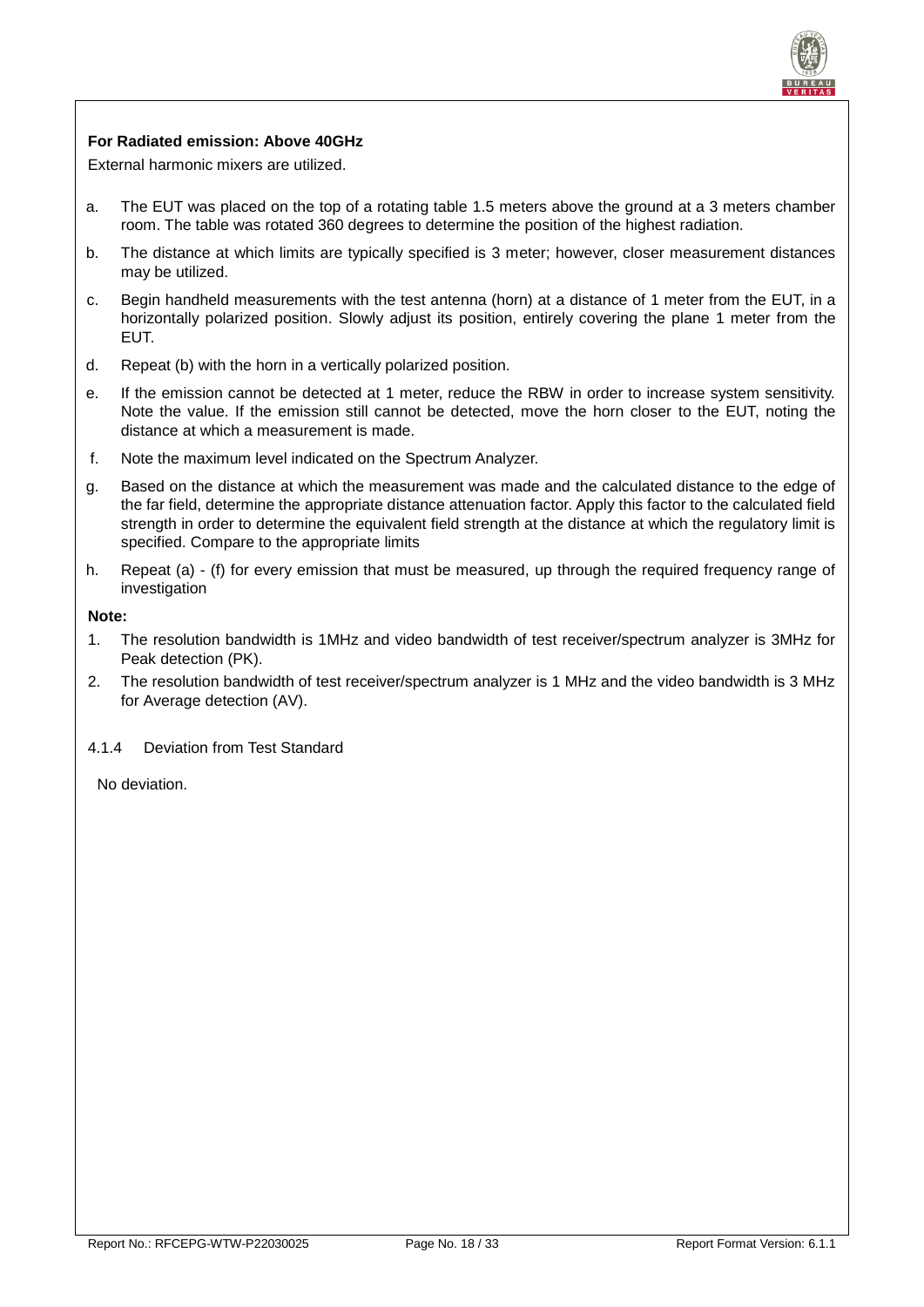![](_page_18_Picture_0.jpeg)

#### <span id="page-18-0"></span>4.1.5 Test Setup

![](_page_18_Figure_2.jpeg)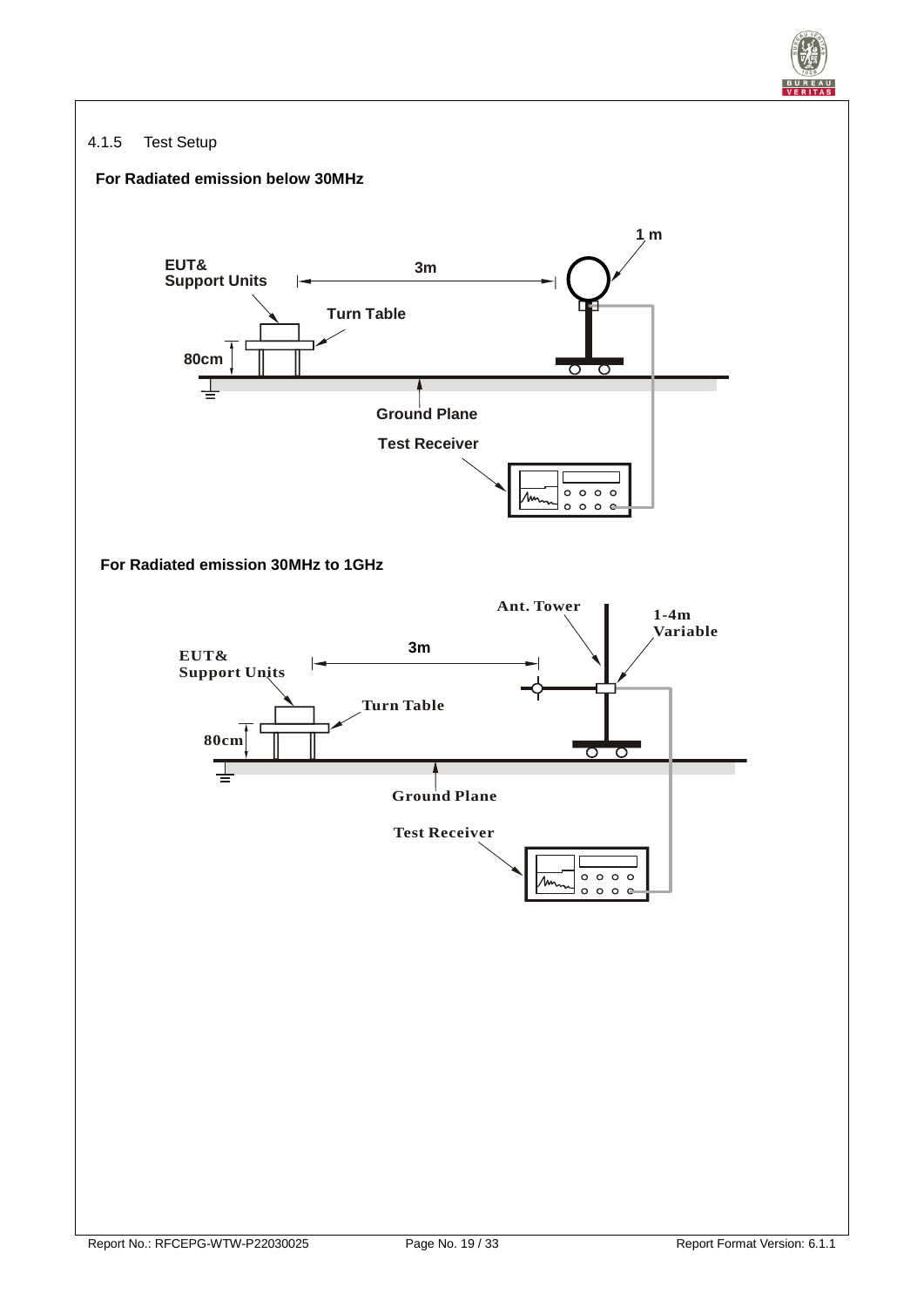![](_page_19_Figure_0.jpeg)

- <span id="page-19-0"></span>a. Placed the EUT on the testing table.
- b. Set the EUT under transmission condition continuously at specific channel frequency.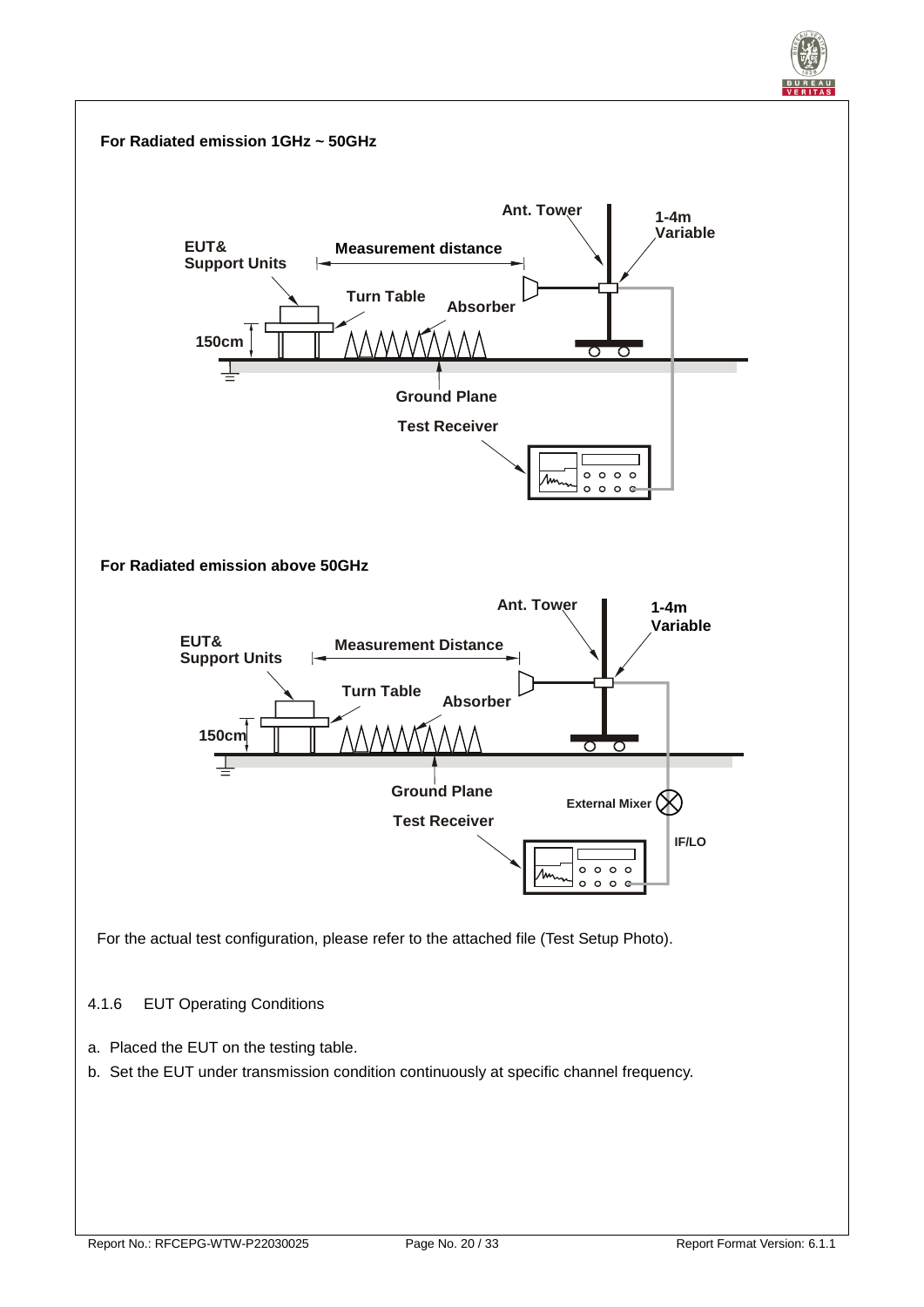![](_page_20_Picture_0.jpeg)

#### <span id="page-20-0"></span>4.1.7 Test Results

**For 1~18 GHz Data:**

| <b>RF Mode</b>         | ТX             | <b>Channel</b>           | CH 1:24.1254 GHz |  |
|------------------------|----------------|--------------------------|------------------|--|
|                        | l 1GHz ~ 18GHz | <b>Detector Function</b> | Peak (PK)        |  |
| <b>Frequency Range</b> |                |                          | Average (AV)     |  |

|               | Antenna Polarity & Test Distance : Horizontal at 3 m |                                      |                   |                       |                                                   |                            |                               |                                       |
|---------------|------------------------------------------------------|--------------------------------------|-------------------|-----------------------|---------------------------------------------------|----------------------------|-------------------------------|---------------------------------------|
| <b>No</b>     | <b>Frequency</b><br>(MHz)                            | <b>Emission</b><br>Level<br>(dBuV/m) | Limit<br>(dBuV/m) | <b>Margin</b><br>(dB) | Antenna<br><b>Height</b><br>(m)                   | Table<br>Angle<br>(Degree) | Raw<br><b>Value</b><br>(dBuV) | <b>Correction</b><br>Factor<br>(dB/m) |
| 1             | 1500.00                                              | 32.2 PK                              | 74.0              | $-41.8$               | 1.50H                                             | 120                        | 39.7                          | $-7.5$                                |
| $\mathcal{P}$ | 1500.00                                              | 23.5 AV                              | 54.0              | $-30.5$               | 1.50H                                             | 120                        | 31.0                          | $-7.5$                                |
| 3             | 5000.00                                              | 36.7 PK                              | 74.0              | $-37.3$               | 1.50H                                             | 300                        | 36.1                          | 0.6                                   |
| 4             | 5000.00                                              | 28.9 AV                              | 54.0              | $-25.1$               | 1.50H                                             | 300                        | 28.3                          | 0.6                                   |
| 5             | #10000.00                                            | 45.8 PK                              | 74.0              | $-28.2$               | 1.50H                                             | 210                        | 36.4                          | 9.4                                   |
| 6             | #10000.00                                            | 35.4 AV                              | 54.0              | $-18.6$               | 1.50H                                             | 210                        | 26.0                          | 9.4                                   |
|               |                                                      |                                      |                   |                       | Antenna Polarity & Test Distance: Vertical at 3 m |                            |                               |                                       |
| <b>No</b>     | <b>Frequency</b><br>(MHz)                            | <b>Emission</b><br>Level<br>(dBuV/m) | Limit<br>(dBuV/m) | <b>Margin</b><br>(dB) | Antenna<br><b>Height</b><br>(m)                   | Table<br>Angle<br>(Degree) | Raw<br>Value<br>(dBuV)        | <b>Correction</b><br>Factor<br>(dB/m) |
| 1             | 1500.00                                              | 32.3 PK                              | 74.0              | $-41.7$               | 1.50V                                             | 100                        | 39.8                          | $-7.5$                                |
| $\mathcal{P}$ | 1500.00                                              | 23.3 AV                              | 54.0              | $-30.7$               | 1.50V                                             | 100                        | 30.8                          | $-7.5$                                |
| 3             | 5000.00                                              | 36.9 PK                              | 74.0              | $-37.1$               | 1.00V                                             | 350                        | 36.3                          | 0.6                                   |
| 4             | 5000.00                                              | 28.7 AV                              | 54.0              | $-25.3$               | 1.00V                                             | 350                        | 28.1                          | 0.6                                   |
| 5.            | #10000.00                                            | 46.0 PK                              | 74.0              | $-28.0$               | 1.50V                                             | 200                        | 36.6                          | 9.4                                   |
| 6             | #10000.00                                            | 35.7 AV                              | 54.0              | $-18.3$               | 1.50V                                             | 200                        | 26.3                          | 9.4                                   |

**Remarks:**

1. Emission Level(dBuV/m) = Raw Value(dBuV) + Correction Factor(dB/m)

2. Correction Factor(dB/m) = Antenna Factor(dB/m) + Cable Factor(dB) – Pre-Amplifier Factor(dB)

3. Margin value = Emission Level – Limit value

4. The other emission levels were very low against the limit.

5. " # ": The radiated frequency is out of the restricted band.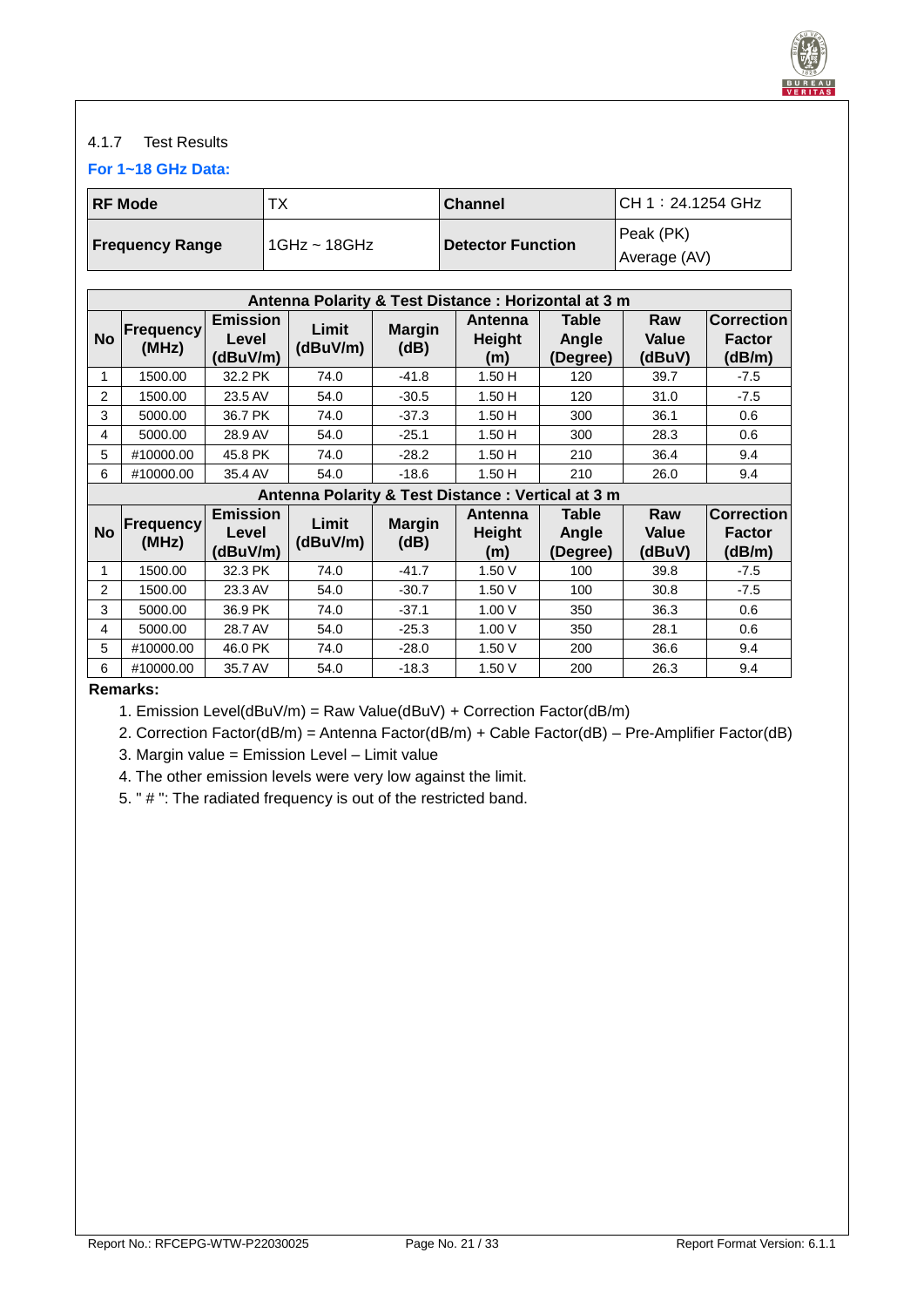![](_page_21_Picture_0.jpeg)

#### **For 18~40 GHz Data:**

| <b>IRF Mode</b>        | тх            | <b>Channel</b>    | CH 1:24.1254 GHz |
|------------------------|---------------|-------------------|------------------|
| <b>Frequency Range</b> | 18GHz ~ 40GHz | Detector Function | Peak (PK)        |
|                        |               |                   | Average (AV)     |

|           | Antenna Polarity & Test Distance: Horizontal at 3 m |                                      |                                                    |                       |                                        |                                   |                               |                                              |
|-----------|-----------------------------------------------------|--------------------------------------|----------------------------------------------------|-----------------------|----------------------------------------|-----------------------------------|-------------------------------|----------------------------------------------|
| <b>No</b> | <b>Frequency</b><br>(MHz)                           | <b>Emission</b><br>Level<br>(dBuV/m) | Limit<br>(dBuV/m)                                  | <b>Margin</b><br>(dB) | Antenna<br><b>Height</b><br>(m)        | <b>Table</b><br>Angle<br>(Degree) | Raw<br><b>Value</b><br>(dBuV) | <b>Correction</b><br><b>Factor</b><br>(dB/m) |
| 1         | 24075.00                                            | 46.6 PK                              | 74.0                                               | $-27.4$               | $1.08$ H                               | 116                               | 48.8                          | $-2.2$                                       |
| 2         | 24075.00                                            | 39.7 AV                              | 54.0                                               | $-14.3$               | $1.08$ H                               | 116                               | 41.9                          | $-2.2$                                       |
| 3         | *24125.40                                           | 91.3 PK                              | 147.9                                              | $-56.6$               | $1.08$ H                               | 116                               | 93.4                          | $-2.1$                                       |
| 4         | *24125.40                                           | 91.1 AV                              | 127.9                                              | $-36.8$               | $1.08$ H                               | 116                               | 93.2                          | $-2.1$                                       |
| 5         | 24175.00                                            | 48.3 PK                              | 74.0                                               | $-25.7$               | $1.08$ H                               | 116                               | 50.3                          | $-2.0$                                       |
| 6         | 24175.00                                            | 40.1 AV                              | 54.0                                               | $-13.9$               | $1.08$ H                               | 116                               | 42.1                          | $-2.0$                                       |
|           |                                                     |                                      | Antenna Polarity & Test Distance : Vertical at 3 m |                       |                                        |                                   |                               |                                              |
| <b>No</b> | <b>Frequency</b><br>(MHz)                           | <b>Emission</b><br>Level<br>(dBuV/m) | Limit<br>(dBuV/m)                                  | <b>Margin</b><br>(dB) | <b>Antenna</b><br><b>Height</b><br>(m) | Table<br>Angle<br>(Degree)        | Raw<br><b>Value</b><br>(dBuV) | <b>Correction</b><br>Factor<br>(dB/m)        |
| 1         | 24075.00                                            | 46.5 PK                              | 74.0                                               | $-27.5$               | 1.90 V                                 | 186                               | 48.7                          | $-2.2$                                       |
| 2         | 24075.00                                            | 39.8 AV                              | 54.0                                               | $-14.2$               | 1.90 V                                 | 186                               | 42.0                          | $-2.2$                                       |
| 3         | *24125.40                                           | 107.5 PK                             | 147.9                                              | $-40.4$               | 1.90 V                                 | 186                               | 109.6                         | $-2.1$                                       |
| 4         | *24125.40                                           | 107.1 AV                             | 127.9                                              | $-20.8$               | 1.90 V                                 | 186                               | 109.2                         | $-2.1$                                       |
| 5         | 24175.00                                            | 48.5 PK                              | 74.0                                               | $-25.5$               | 1.90 V                                 | 186                               | 50.5                          | $-2.0$                                       |
| 6         | 24175.00                                            | 40.6 AV                              | 54.0                                               | $-13.4$               | 1.90 V                                 | 186                               | 42.6                          | $-2.0$                                       |

**Remarks:**

1. Emission Level(dBuV/m) = Raw Value(dBuV) + Correction Factor(dB/m)

2. Correction Factor(dB/m) = Antenna Factor(dB/m) + Cable Factor(dB) – Pre-Amplifier Factor(dB)

3. Margin value = Emission Level – Limit value

4. The other emission levels were very low against the limit.

5. " \* ": Fundamental frequency.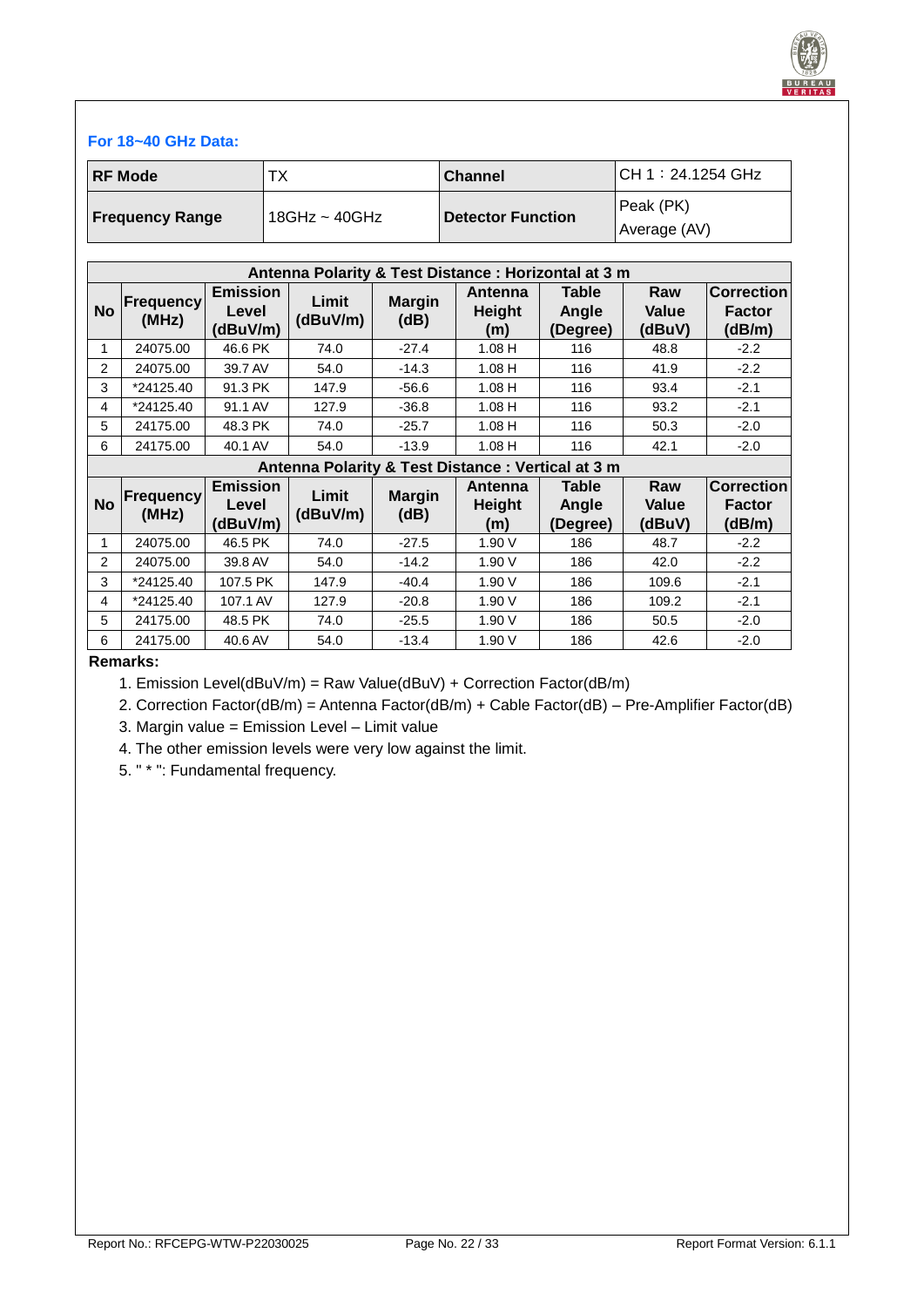![](_page_22_Picture_0.jpeg)

#### **Above 40GHz Data:**

| <b>RF Mode</b>         | ТX             | <b>Channel</b>           | CH 1:24.1254 GHz |  |
|------------------------|----------------|--------------------------|------------------|--|
|                        |                | <b>Detector Function</b> | l Peak (PK).     |  |
| <b>Frequency Range</b> | 40GHz ~ 100GHz |                          | Average (AV)     |  |

|                | <b>Antenna Polarity: Horizontal</b> |                         |                          |                             |                   |                       |                 |           |  |  |
|----------------|-------------------------------------|-------------------------|--------------------------|-----------------------------|-------------------|-----------------------|-----------------|-----------|--|--|
| No.            | <b>Frequency</b><br>(GHz)           | <b>Factor</b><br>(dB/m) | <b>Reading</b><br>(dBuV) | <b>Emission</b><br>(dBuV/m) | Limit<br>(dBuV/m) | <b>Margin</b><br>(dB) | <b>Detector</b> | Pass/Fail |  |  |
|                | 48.25                               | 20.09                   | 34.47                    | 54.56                       | 97.5              | $-42.942$             | Peak            | Pass      |  |  |
| 2              | 48.25                               | 20.09                   | 17.34                    | 37.43                       | 77.5              | $-40.072$             | Average         | Pass      |  |  |
| 3              | 72.38                               | 1.50                    | 52.81                    | 54.31                       | 97.5              | $-43.192$             | Peak            | Pass      |  |  |
| $\overline{4}$ | 72.38                               | 1.50                    | 35.50                    | 37.00                       | 77.5              | $-40.502$             | Average         | Pass      |  |  |
| 5              | 98.72                               | 19.59                   | 20.95                    | 40.54                       | 74                | $-33.462$             | Peak            | Pass      |  |  |
| 6              | 98.72                               | 19.59                   | 3.22                     | 22.81                       | 54                | $-31.192$             | Average         | Pass      |  |  |

|                | <b>Antenna Polarity: Vertical</b> |                         |                   |                             |                   |                       |                 |                  |  |  |
|----------------|-----------------------------------|-------------------------|-------------------|-----------------------------|-------------------|-----------------------|-----------------|------------------|--|--|
| No.            | <b>Frequency</b><br>(GHz)         | <b>Factor</b><br>(dB/m) | Reading<br>(dBuV) | <b>Emission</b><br>(dBuV/m) | Limit<br>(dBuV/m) | <b>Margin</b><br>(dB) | <b>Detector</b> | <b>Pass/Fail</b> |  |  |
|                | 48.25                             | 20.09                   | 34.71             | 54.80                       | 97.5              | $-42.702$             | Peak            | Pass             |  |  |
| $\overline{2}$ | 48.25                             | 20.09                   | 16.94             | 37.03                       | 77.5              | $-40.472$             | Average         | Pass             |  |  |
| 3              | 72.38                             | 1.50                    | 52.39             | 53.89                       | 97.5              | $-43.612$             | Peak            | Pass             |  |  |
| 4              | 72.38                             | 1.50                    | 34.53             | 36.03                       | 77.5              | $-41.472$             | Average         | Pass             |  |  |
| 5              | 98.52                             | 19.59                   | 20.55             | 40.14                       | 74                | $-33.862$             | Peak            | Pass             |  |  |
| 6              | 98.52                             | 19.59                   | 3.53              | 23.12                       | 54                | $-30.882$             | Average         | Pass             |  |  |

#### **REMARKS:**

1. The measured power level is converted to E<sub>Meas</sub> using the equation:

Emission =Factor+Reading

Factor = ANT Gain to AF-AMP Gain + VDI loss+ Cable loss = 45.96-50.34+12.53+2.89=11.04+(-9.54)=1.5 where:

Measurements made at 1 meter distance.

2. Shorter measurement distances may be used to improve the measurement system's noise floor.

As ANSI C63.10 section 9.4 description is based on the measurement in distance of 3 meters,

the data obtained at 1-meter distance was extrapolate results to the 3-m distance:

Test value at 3-meter distance (dBuV) = Test value at 1 meter distance (dBuV) +20log(1/3)(dB)  $=$  Test value at 1 meter distance (dBuV) -9.5(dB).

\*Measurements made at 1 meter distance. Test value converted to account for 3-meter measurement distance.

3. The far-field boundary is given in ANSI 63.10 section 9.1 as:

R far field =  $(2 * D^2)/\lambda$ 

D is the Largest Antenna Dimension of measurement antenna, including the reflector λ is the wavelength

| Frequency<br>(GHz) | D(m)  | Lambda (m) | R (Far<br>Field) (m) |
|--------------------|-------|------------|----------------------|
| 40                 | 0.03  | 0.0075     | 0.240                |
| 50                 | 0.03  | 0.0060     | 0.300                |
| Frequency<br>(GHz) | D(m)  | Lambda (m) | R (Far<br>Field) (m) |
| 50                 | 0.025 | 0.0060     | 0.208                |
| 75                 | 0.025 | 0.0040     | 0.313                |
| Frequency<br>(GHz) | D(m)  | Lambda (m) | R (Far<br>Field) (m) |
| 75                 | 0.018 | 0.0040     | 0.162                |
| 100                | 0.018 | 0.0030     | 0.216                |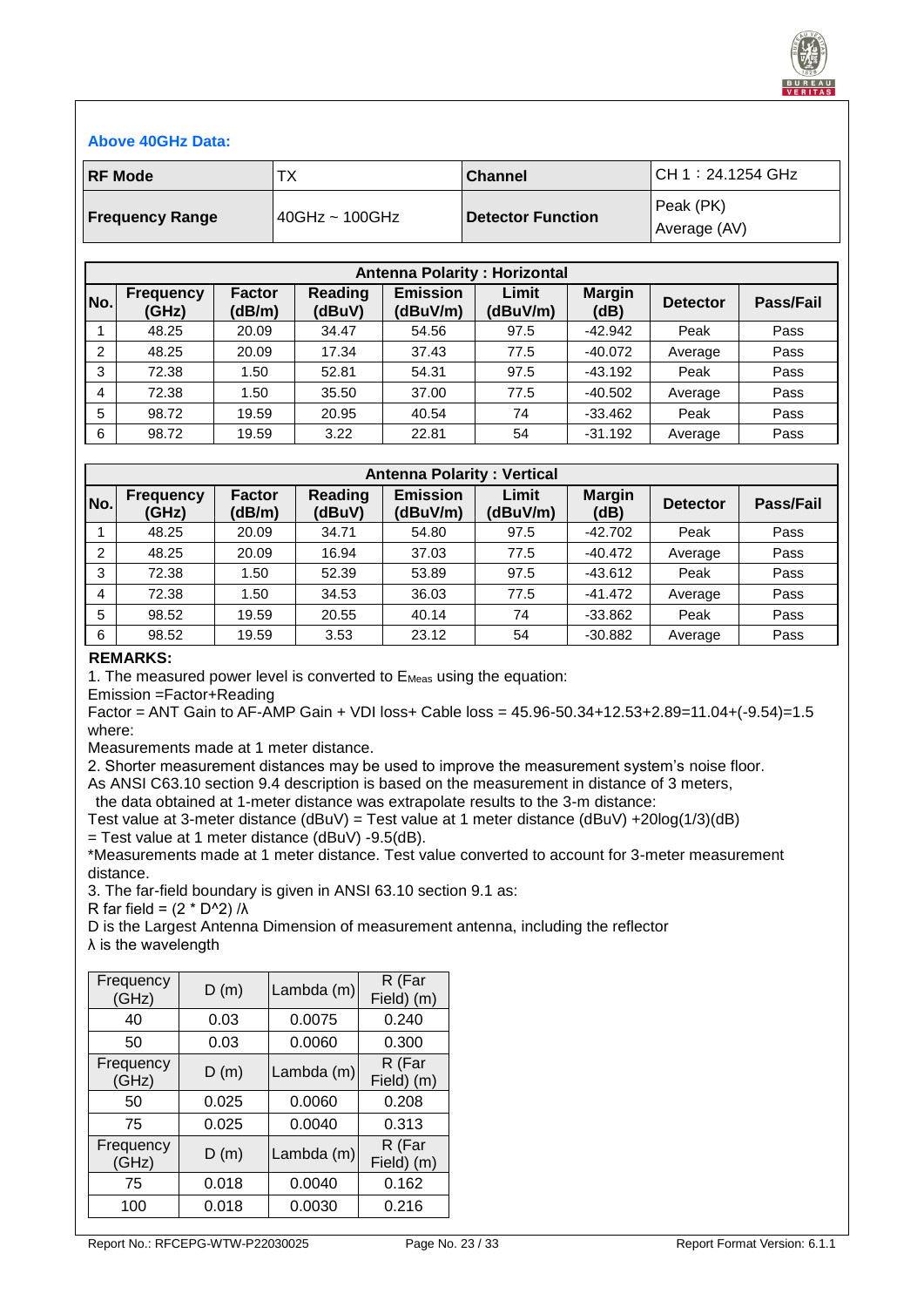![](_page_23_Picture_0.jpeg)

#### **Below 1GHz Data:**

| <b>RF Mode</b>         | ТX           | <b>Channel</b>           | CH 1:24.1254 GHz |
|------------------------|--------------|--------------------------|------------------|
| <b>Frequency Range</b> | '9kHz ~ 1GHz | <b>Detector Function</b> | Quasi-Peak (QP)  |

|           | Antenna Polarity & Test Distance : Horizontal at 3 m |                                      |                   |                                                                                                                         |       |                                              |      |         |  |  |  |
|-----------|------------------------------------------------------|--------------------------------------|-------------------|-------------------------------------------------------------------------------------------------------------------------|-------|----------------------------------------------|------|---------|--|--|--|
| <b>No</b> | Frequency<br>(MHz)                                   | <b>Emission</b><br>Level<br>(dBuV/m) | Limit<br>(dBuV/m) | <b>Table</b><br>Raw<br>Antenna<br><b>Margin</b><br>Height<br><b>Value</b><br>Angle<br>(dB)<br>(dBuV)<br>(Degree)<br>(m) |       | <b>Correction</b><br><b>Factor</b><br>(dB/m) |      |         |  |  |  |
|           | 30.95                                                | 27.1 QP                              | 40.0              | $-12.9$                                                                                                                 | 1.50H | 360                                          | 40.7 | $-13.6$ |  |  |  |
| 2         | 149.70                                               | 21.5 QP                              | 43.5              | $-22.0$                                                                                                                 | 1.50H | 360                                          | 33.1 | $-11.6$ |  |  |  |
| 3         | 422.97                                               | 25.7 QP                              | 46.0              | $-20.3$                                                                                                                 | 1.50H | 168                                          | 32.3 | $-6.6$  |  |  |  |
| 4         | 606.96                                               | 30.4 QP                              | 46.0              | $-15.6$                                                                                                                 | 1.50H | 73                                           | 32.2 | $-1.8$  |  |  |  |
| 5         | 758.15                                               | 33.0 QP                              | 46.0              | $-13.0$                                                                                                                 | 2.00H | 207                                          | 32.0 | 1.0     |  |  |  |
| 6         | 915.29                                               | 35.6 QP                              | 46.0              | $-10.4$                                                                                                                 | 1.00H | 50                                           | 31.7 | 3.9     |  |  |  |

#### **Remarks:**

- 1. Emission Level(dBuV/m) = Raw Value(dBuV) + Correction Factor(dB/m)
- 2. Correction Factor(dB/m) = Antenna Factor(dB/m) + Cable Factor(dB) Pre-Amplifier Factor(dB)
- 3. Margin value = Emission Level Limit value
- 4. The other emission levels were very low against the limit of frequency range 30MHz~1000MHz.
- 5. The emission levels were very low against the limit of frequency range 9kHz~30MHz: the amplitude of spurious emissions attenuated more than 20 dB below the permissible value to be report.

![](_page_23_Figure_10.jpeg)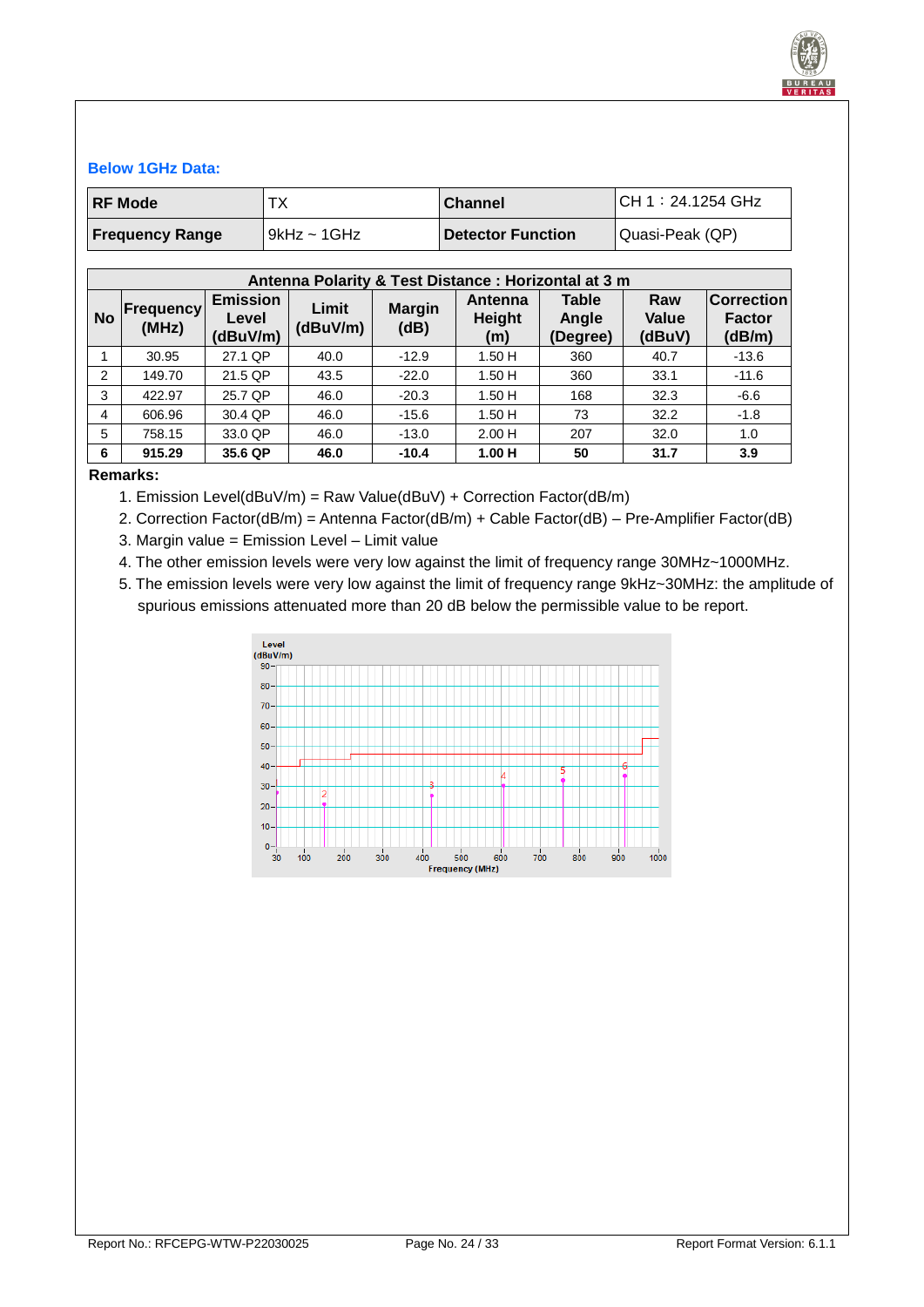| <b>RF Mode</b>         |                  | <b>Channel</b>           | CH 1:24.1254 GHz |
|------------------------|------------------|--------------------------|------------------|
| <b>Frequency Range</b> | $9kHz \sim 1GHz$ | <b>Detector Function</b> | Quasi-Peak (QP)  |

|           | Antenna Polarity & Test Distance: Vertical at 3 m |                                      |                                            |         |                          |                                   |                               |                                              |  |  |  |
|-----------|---------------------------------------------------|--------------------------------------|--------------------------------------------|---------|--------------------------|-----------------------------------|-------------------------------|----------------------------------------------|--|--|--|
| <b>No</b> | <b>Frequency</b><br>(MHz)                         | <b>Emission</b><br>Level<br>(dBuV/m) | Limit<br><b>Margin</b><br>(dBuV/m)<br>(dB) |         | Antenna<br>Height<br>(m) | <b>Table</b><br>Angle<br>(Degree) | Raw<br><b>Value</b><br>(dBuV) | <b>Correction</b><br><b>Factor</b><br>(dB/m) |  |  |  |
|           | 31.41                                             | 27.3 QP                              | 40.0                                       | $-12.7$ | 1.00V                    | 335                               | 40.8                          | $-13.5$                                      |  |  |  |
| 2         | 159.42                                            | 21.2 QP                              | 43.5                                       | $-22.3$ | 2.50V                    | 49                                | 32.8                          | $-11.6$                                      |  |  |  |
| 3         | 329.08                                            | 23.7 QP                              | $-22.3$<br>1.00V<br>349<br>46.0            |         | 33.2                     | $-9.5$                            |                               |                                              |  |  |  |
| 4         | 476.01                                            | 27.2 QP                              | 46.0                                       | $-18.8$ | 1.50V                    | 50                                | 32.4                          | $-5.2$                                       |  |  |  |
| 5         | 701.80                                            | 31.0 QP                              | 46.0                                       | $-15.0$ | 1.50V                    | 339                               | 31.3                          | $-0.3$                                       |  |  |  |
| 6         | 871.04                                            | 35.6 QP                              | 46.0                                       | $-10.4$ | 2.50V                    | 76                                | 32.4                          | 3.2                                          |  |  |  |

**Remarks:**

1. Emission Level(dBuV/m) = Raw Value(dBuV) + Correction Factor(dB/m)

2. Correction Factor(dB/m) = Antenna Factor(dB/m) + Cable Factor(dB) – Pre-Amplifier Factor(dB)

3. Margin value = Emission Level – Limit value

4. The other emission levels were very low against the limit of frequency range 30MHz~1000MHz.

5. The emission levels were very low against the limit of frequency range 9kHz~30MHz: the amplitude of spurious emissions attenuated more than 20 dB below the permissible value to be report.

![](_page_24_Figure_8.jpeg)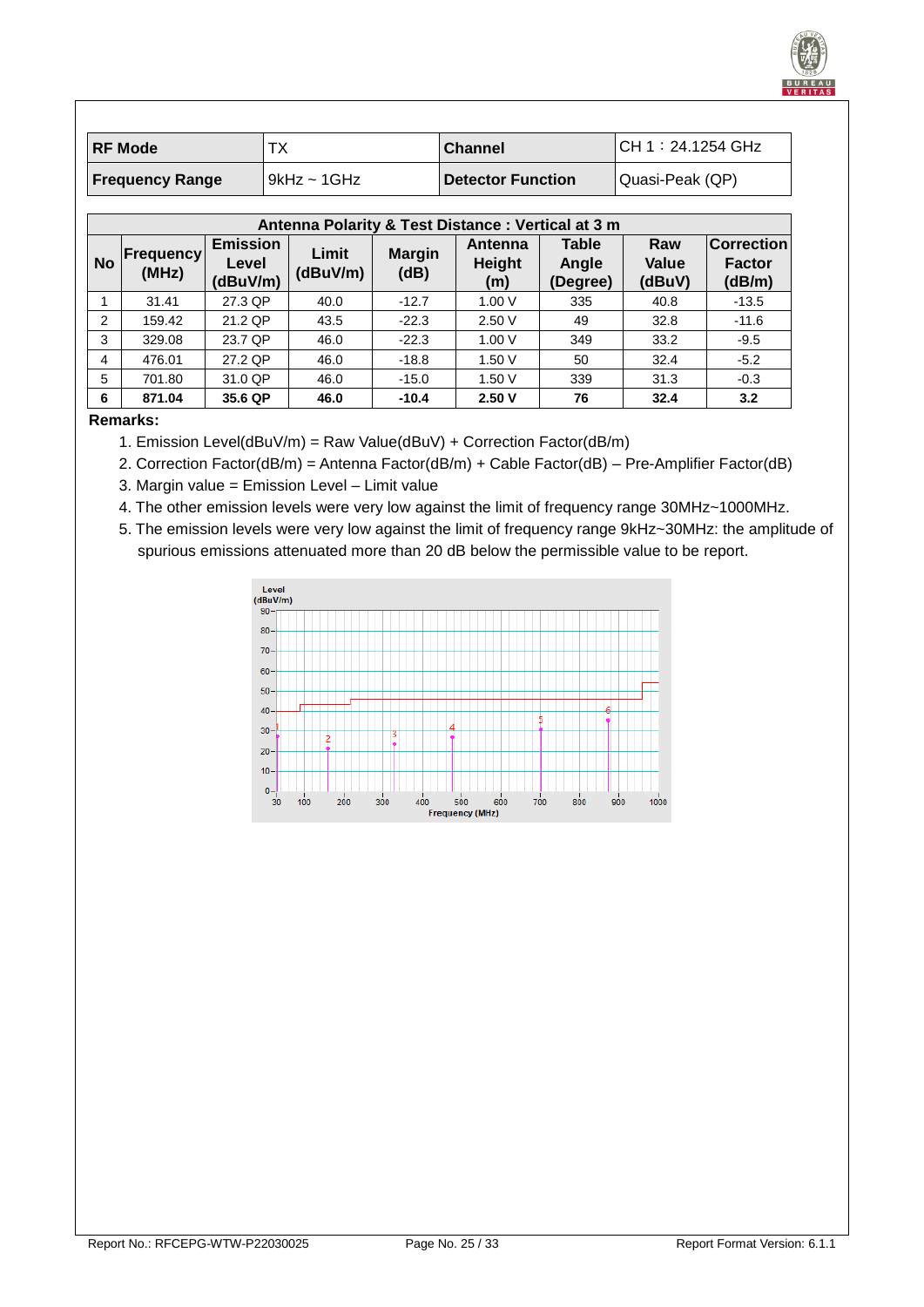![](_page_25_Picture_0.jpeg)

#### <span id="page-25-0"></span>**4.2 Conducted Emission Measurement**

## <span id="page-25-1"></span>4.2.1 Limits of Conducted Emission Measurement

|                 | Conducted Limit (dBuV) |         |  |  |  |  |
|-----------------|------------------------|---------|--|--|--|--|
| Frequency (MHz) | Quasi-peak             | Average |  |  |  |  |
| $0.15 - 0.5$    | $66 - 56$              | 56 - 46 |  |  |  |  |
| $0.50 - 5.0$    | 56                     | 46      |  |  |  |  |
| $5.0 - 30.0$    | 60                     | 50      |  |  |  |  |

Note: 1.The lower limit shall apply at the transition frequencies.

2. The limit decreases in line with the logarithm of the frequency in the range of 0.15 to 0.50MHz.

## <span id="page-25-2"></span>4.2.2 Test Instruments

| Description &<br>Manufacturer           | Model No.               | lSerial No. | <b>Calibrated Date</b> | <b>ICalibrated Until</b> |
|-----------------------------------------|-------------------------|-------------|------------------------|--------------------------|
| <b>ITEST RECEIVER</b><br><b>R&amp;S</b> | ESCS 30                 | 847124/029  | 2021/10/13             | 2022/10/12               |
| <b>LISN</b><br><b>R&amp;S</b>           | IESH3-Z5                | 848773/004  | 2021/10/29             | 2022/10/28               |
| 50 ohms Terminator<br>INA               | 50                      |             | 2021/10/27             | 2022/10/26               |
| <b>RF Coaxial Cable</b><br><b>JYEBO</b> | 5D-FB                   | COCCAB-001  | 2021/9/25              | 2022/9/24                |
| lFixed attenuator<br>ISTI               | STI02-2200-10           | 005         | 2021/8/27              | 2022/8/26                |
| Software<br><b>BVADT</b>                | BVADT_Cond_V7.3<br>.7.4 | <b>NA</b>   | INA                    | NΑ                       |

Note: 1. The test was performed in Conduction 1.

2. The calibration interval of the above test instruments is 12 months and the calibrations are traceable to NML/ROC and NIST/USA.

3. Tested Date: 2022/3/25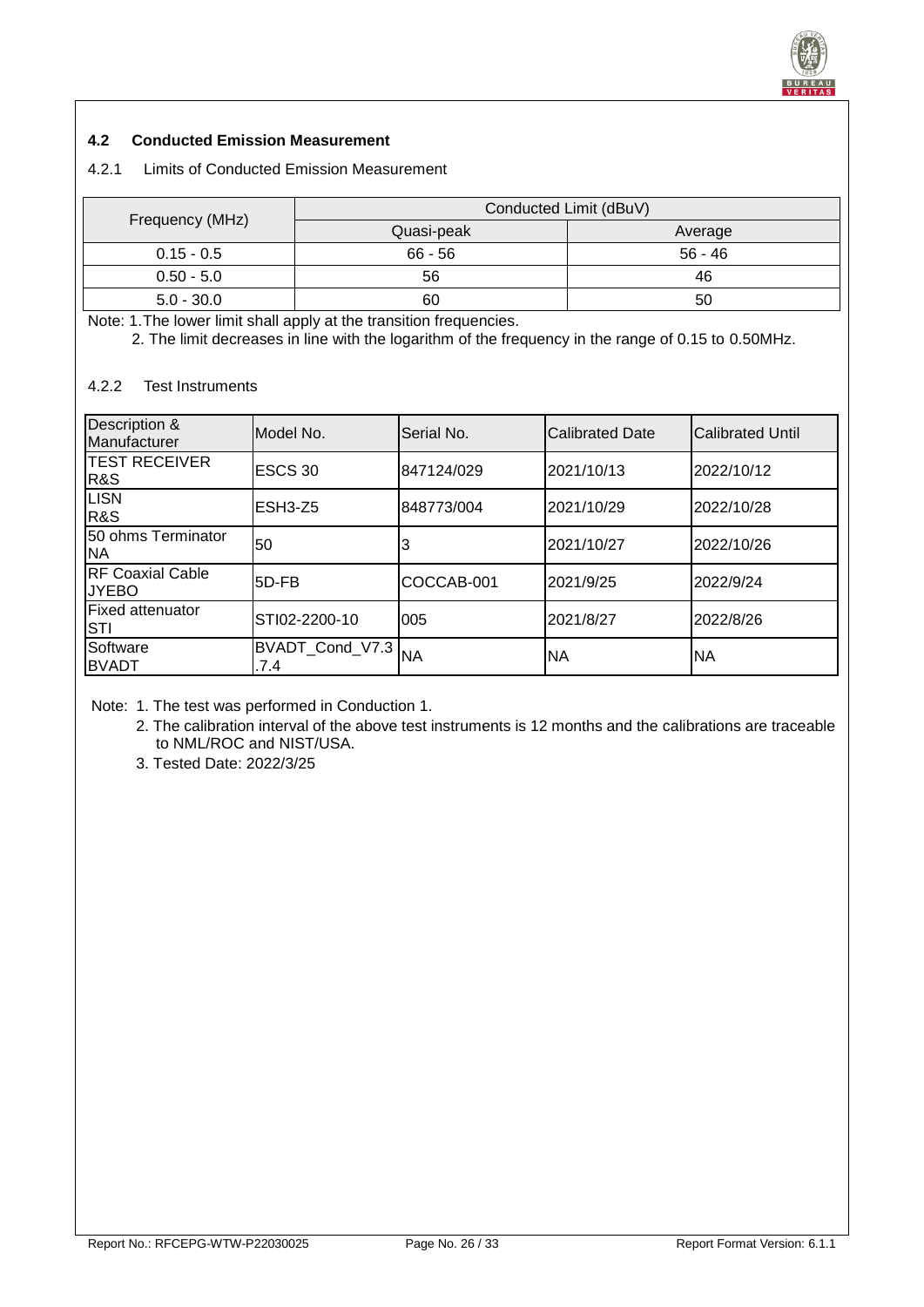![](_page_26_Picture_0.jpeg)

#### <span id="page-26-0"></span>4.2.3 Test Procedures

- a. The EUT was placed 0.4 meters from the conducting wall of the shielded room with EUT being connected to the power mains through a line impedance stabilization network (LISN). Other support units were connected to the power mains through another LISN. The two LISNs provide 50 ohm/ 50uH of coupling impedance for the measuring instrument.
- b. Both lines of the power mains connected to the EUT were checked for maximum conducted interference.
- c. The frequency range from 150kHz to 30MHz was searched. Emission levels under (Limit 20dB) was not recorded.
- **Note:** The resolution bandwidth and video bandwidth of test receiver is 9kHz for quasi-peak detection (QP) and average detection (AV) at frequency 0.15MHz-30MHz.
- <span id="page-26-1"></span>4.2.4 Deviation from Test Standard

No deviation.

#### <span id="page-26-2"></span>4.2.5 Test Setup

![](_page_26_Figure_9.jpeg)

**Note: 1.Support units were connected to second LISN.**

For the actual test configuration, please refer to the attached file (Test Setup Photo).

#### <span id="page-26-3"></span>4.2.6 EUT Operating Conditions

Same as 4.1.6.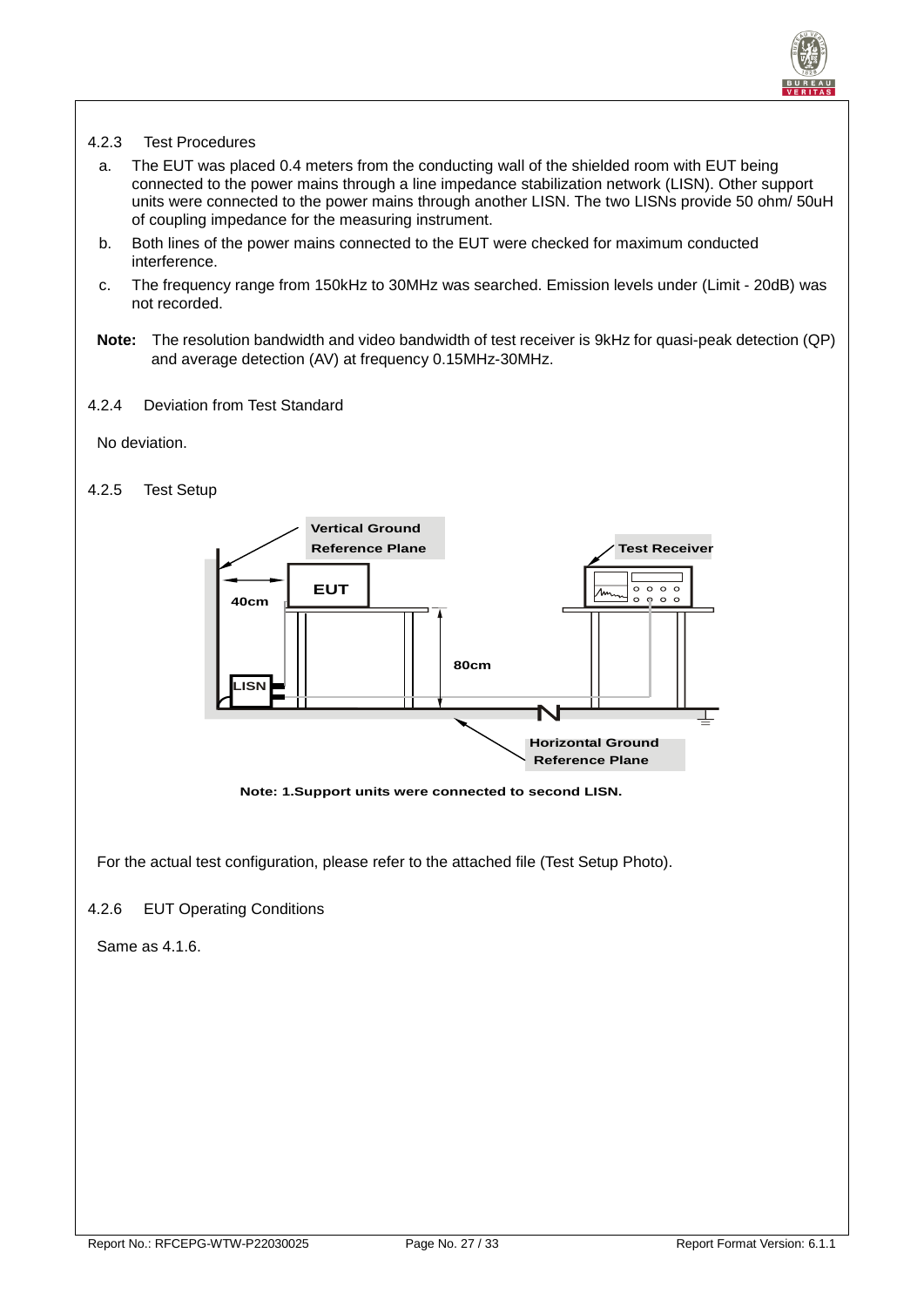![](_page_27_Picture_0.jpeg)

#### <span id="page-27-0"></span>4.2.7 Test Results

| <b>RF Mode</b>         | ТX                | <b>Channel</b>                                               | CH 1:24.1254 GHz                         |
|------------------------|-------------------|--------------------------------------------------------------|------------------------------------------|
| <b>Frequency Range</b> | $150$ kHz ~ 30MHz | Detector Function &<br><b>Resolution</b><br><b>Bandwidth</b> | Quasi-Peak (QP) / Average<br> (AV), 9kHz |

|           | Phase Of Power: Line (L) |                                    |          |                                |         |                                 |       |                 |          |                       |  |
|-----------|--------------------------|------------------------------------|----------|--------------------------------|---------|---------------------------------|-------|-----------------|----------|-----------------------|--|
| <b>No</b> | <b>Frequency</b>         | <b>Correction</b><br><b>Factor</b> |          | <b>Reading Value</b><br>(dBuV) |         | <b>Emission Level</b><br>(dBuV) |       | Limit<br>(dBuV) |          | <b>Margin</b><br>(dB) |  |
|           | (MHz)                    | (dB)                               | Q.P.     | AV.                            | Q.P.    | AV.                             | Q.P.  | AV.             | Q.P.     | AV.                   |  |
|           | 0.15391                  | 10.05                              | 3.16     | $-8.77$                        | 13.21   | 1.28                            | 65.79 | 55.79           | $-52.58$ | $-54.51$              |  |
| 2         | 0.40391                  | 10.07                              | $-11.29$ | $-14.27$                       | $-1.22$ | $-4.20$                         | 57.77 | 47.77           | $-58.99$ | $-51.97$              |  |
| 3         | 1.08984                  | 10.11                              | $-6.85$  | $-12.67$                       | 3.26    | $-2.56$                         | 56.00 | 46.00           | $-52.74$ | $-48.56$              |  |
| 4         | 7.18750                  | 10.45                              | $-9.18$  | $-12.80$                       | 1.27    | $-2.35$                         | 60.00 | 50.00           | $-58.73$ | $-52.35$              |  |
| 5         | 16.44922                 | 11.01                              | 15.63    | 9.81                           | 26.64   | 20.82                           | 60.00 | 50.00           | $-33.36$ | $-29.18$              |  |
| 6         | 27.67578                 | 11.34                              | 3.49     | $-0.76$                        | 14.83   | 10.58                           | 60.00 | 50.00           | $-45.17$ | $-39.42$              |  |

#### **Remarks:**

- 1. Q.P. and AV. are abbreviations of quasi-peak and average individually.
- 2. The emission levels of other frequencies were very low against the limit.
- 3. Margin value = Emission level Limit value
- 4. Correction factor = Insertion loss + Cable loss
- 5. Emission Level = Correction Factor + Reading Value

![](_page_27_Figure_10.jpeg)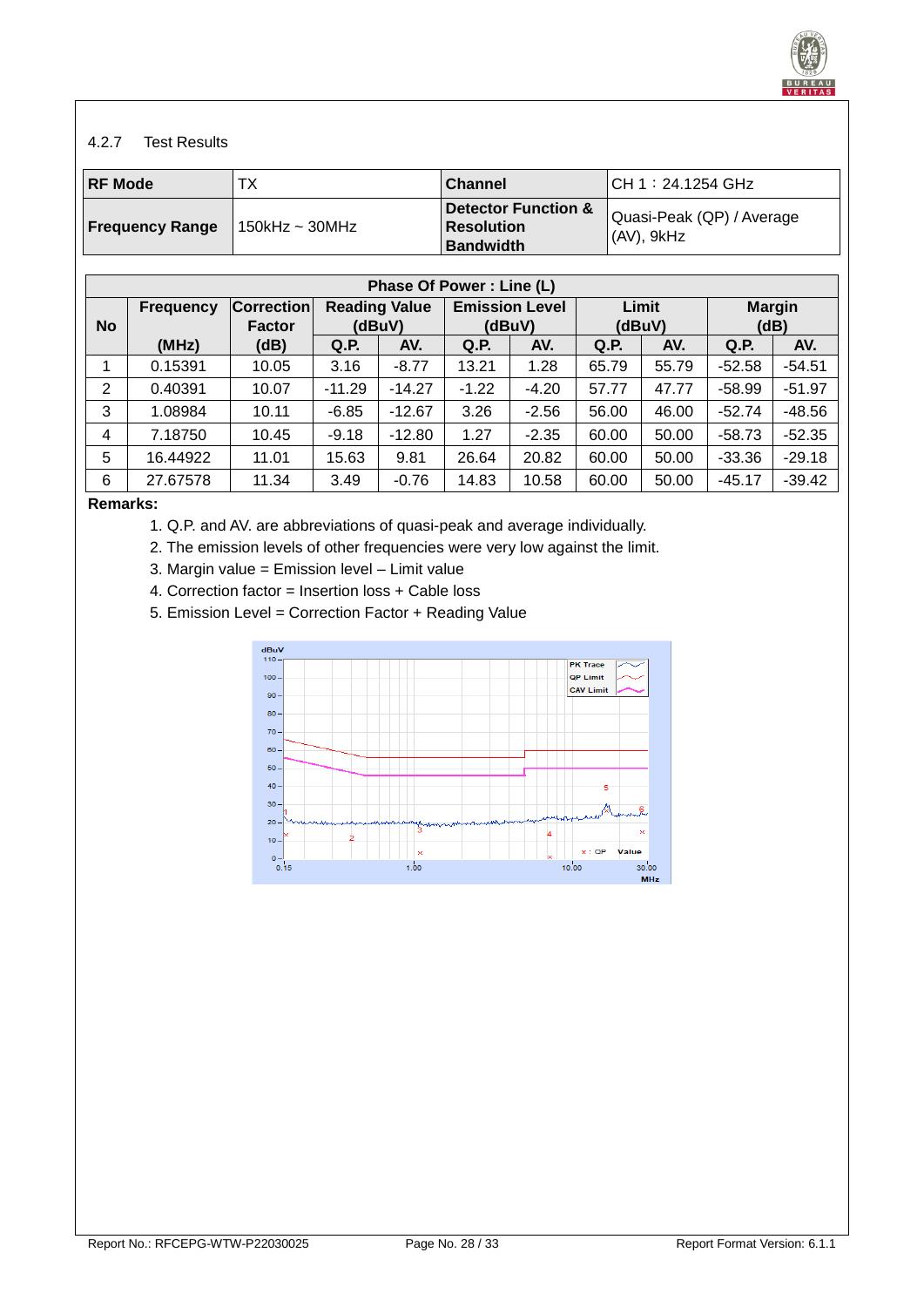| ∣RF Mode               | ТX                  | <b>Channel</b>                                                          | CH 1:24.1254 GHz                           |
|------------------------|---------------------|-------------------------------------------------------------------------|--------------------------------------------|
| <b>Frequency Range</b> | 150kHz $\sim$ 30MHz | <b>Detector Function &amp;</b><br><b>Resolution</b><br><b>Bandwidth</b> | Quasi-Peak (QP) / Average<br>$(AV)$ , 9kHz |

|                | <b>Phase Of Power: Neutral (N)</b> |                                    |                                |          |                                 |         |                 |       |                       |          |
|----------------|------------------------------------|------------------------------------|--------------------------------|----------|---------------------------------|---------|-----------------|-------|-----------------------|----------|
| <b>No</b>      | <b>Frequency</b>                   | <b>Correction</b><br><b>Factor</b> | <b>Reading Value</b><br>(dBuV) |          | <b>Emission Level</b><br>(dBuV) |         | Limit<br>(dBuV) |       | <b>Margin</b><br>(dB) |          |
|                |                                    |                                    |                                |          |                                 |         |                 |       |                       |          |
|                | (MHz)                              | (dB)                               | Q.P.                           | AV.      | Q.P.                            | AV.     | Q.P.            | AV.   | Q.P.                  | AV.      |
|                | 0.16172                            | 10.02                              | $-0.24$                        | $-9.82$  | 9.78                            | 0.20    | 65.38           | 55.38 | $-55.60$              | $-55.18$ |
| $\overline{2}$ | 0.61484                            | 10.05                              | $-11.15$                       | $-14.27$ | $-1.10$                         | $-4.22$ | 56.00           | 46.00 | $-57.10$              | $-50.22$ |
| 3              | 7.85156                            | 10.39                              | $-8.71$                        | $-12.51$ | 1.68                            | $-2.12$ | 60.00           | 50.00 | $-58.32$              | $-52.12$ |
| 4              | 12.77734                           | 10.62                              | $-2.50$                        | $-7.94$  | 8.12                            | 2.68    | 60.00           | 50.00 | $-51.88$              | $-47.32$ |
| 5              | 16.46875                           | 10.79                              | 16.23                          | 10.53    | 27.02                           | 21.32   | 60.00           | 50.00 | $-32.98$              | $-28.68$ |
| 6              | 24.18359                           | 10.97                              | $-9.08$                        | $-12.72$ | 1.89                            | $-1.75$ | 60.00           | 50.00 | $-58.11$              | $-51.75$ |

#### **Remarks:**

- 1. Q.P. and AV. are abbreviations of quasi-peak and average individually.
- 2. The emission levels of other frequencies were very low against the limit.
- 3. Margin value = Emission level Limit value
- 4. Correction factor = Insertion loss + Cable loss
- 5. Emission Level = Correction Factor + Reading Value

![](_page_28_Figure_8.jpeg)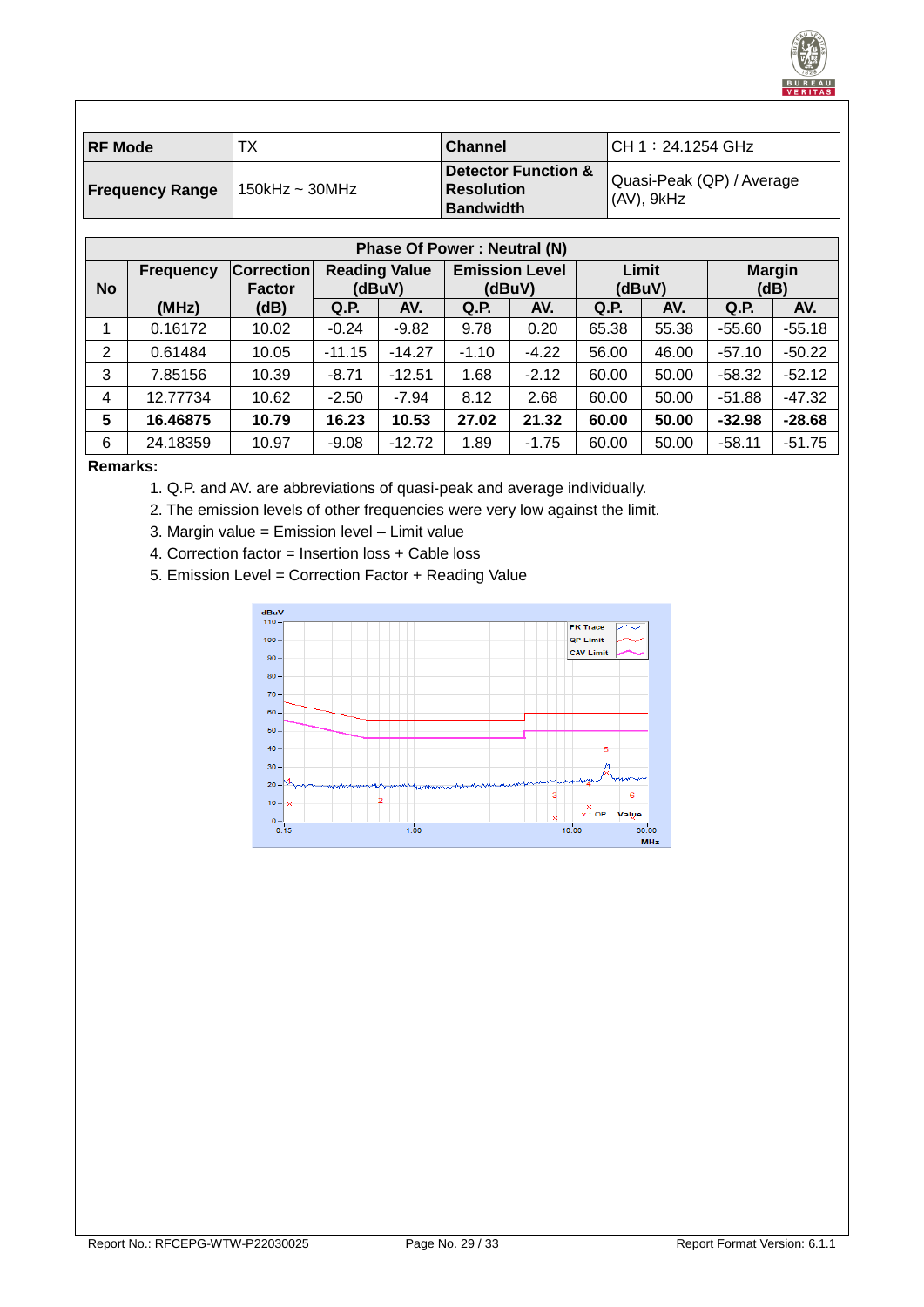![](_page_29_Picture_0.jpeg)

#### <span id="page-29-0"></span>**4.3 20dB Bandwidth Measurement**

#### <span id="page-29-1"></span>4.3.1 Limits of 20dB bandwidth Measurement

According to 15.215(c), the requirement is to ensure the 20dB bandwidth of the emission, or whatever bandwidth may otherwise be specified, is contained within the frequency band designated in the rule section under which the equipment is operated.

#### <span id="page-29-2"></span>4.3.2 Test Instruments

Refer to section 4.1.2 to get information of above instrument.

#### <span id="page-29-3"></span>4.3.3 Test Procedures

The bandwidth of the fundamental frequency was measured by spectrum analyzer with 300 Hz RBW and 1 kHz VBW. The 20dB bandwidth is defined as the total spectrum the power of which is higher than peak power minus 20dB.

Set both RBW and VBW of spectrum analyzer to 100 kHz and 300 kHz with suitable frequency span from band edge. The bandedge was measured and recorded.

#### <span id="page-29-4"></span>4.3.4 Deviation from Test Standard

No deviation

#### <span id="page-29-5"></span>4.3.5 Test Setup

![](_page_29_Figure_12.jpeg)

#### <span id="page-29-6"></span>4.3.6 EUT Operating Conditions

The software provided by client to enable the EUT under transmission condition continuously.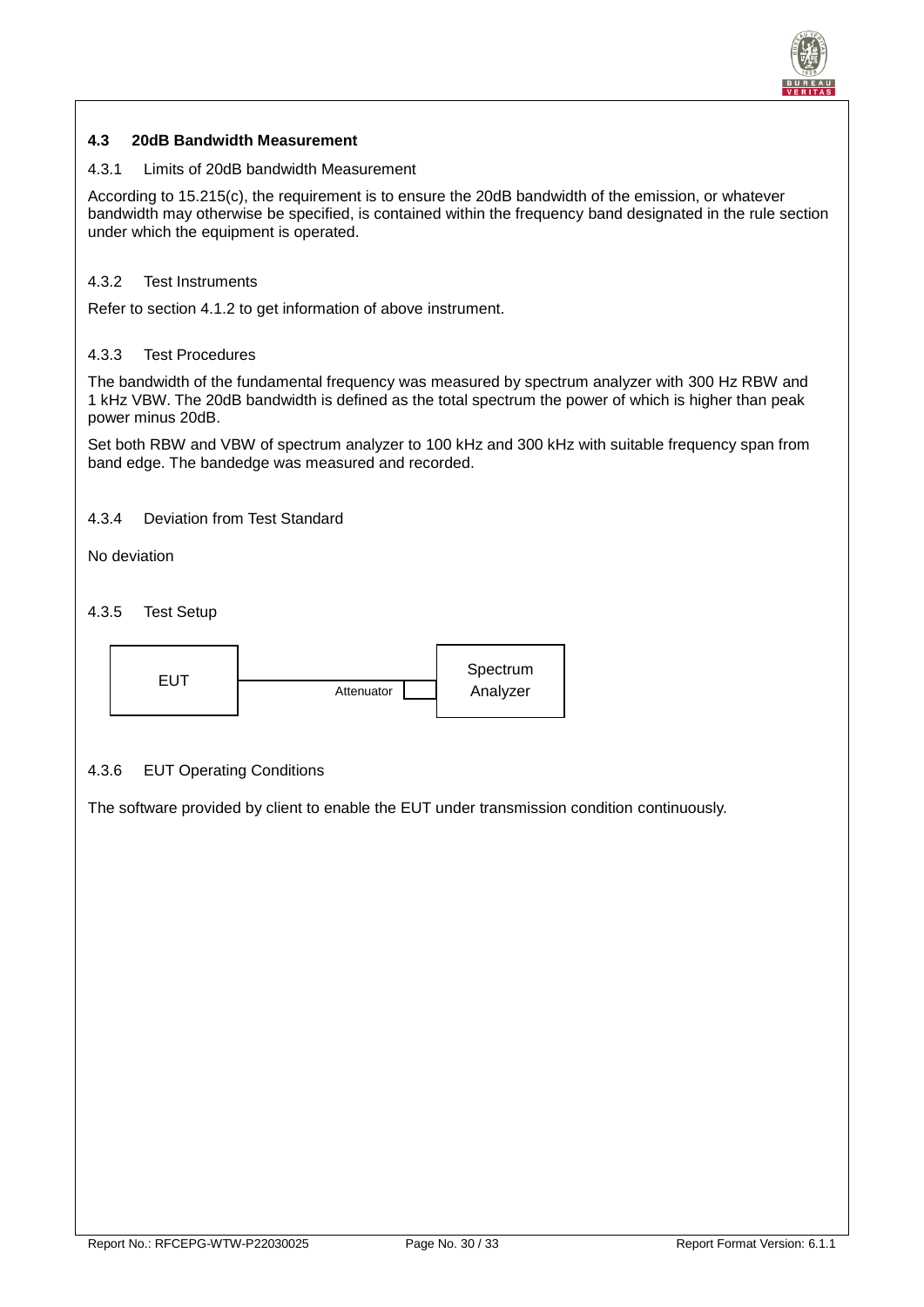![](_page_30_Picture_0.jpeg)

#### <span id="page-30-0"></span>4.3.7 Test Results

![](_page_30_Figure_2.jpeg)

#### **For Bandedge**

![](_page_30_Figure_4.jpeg)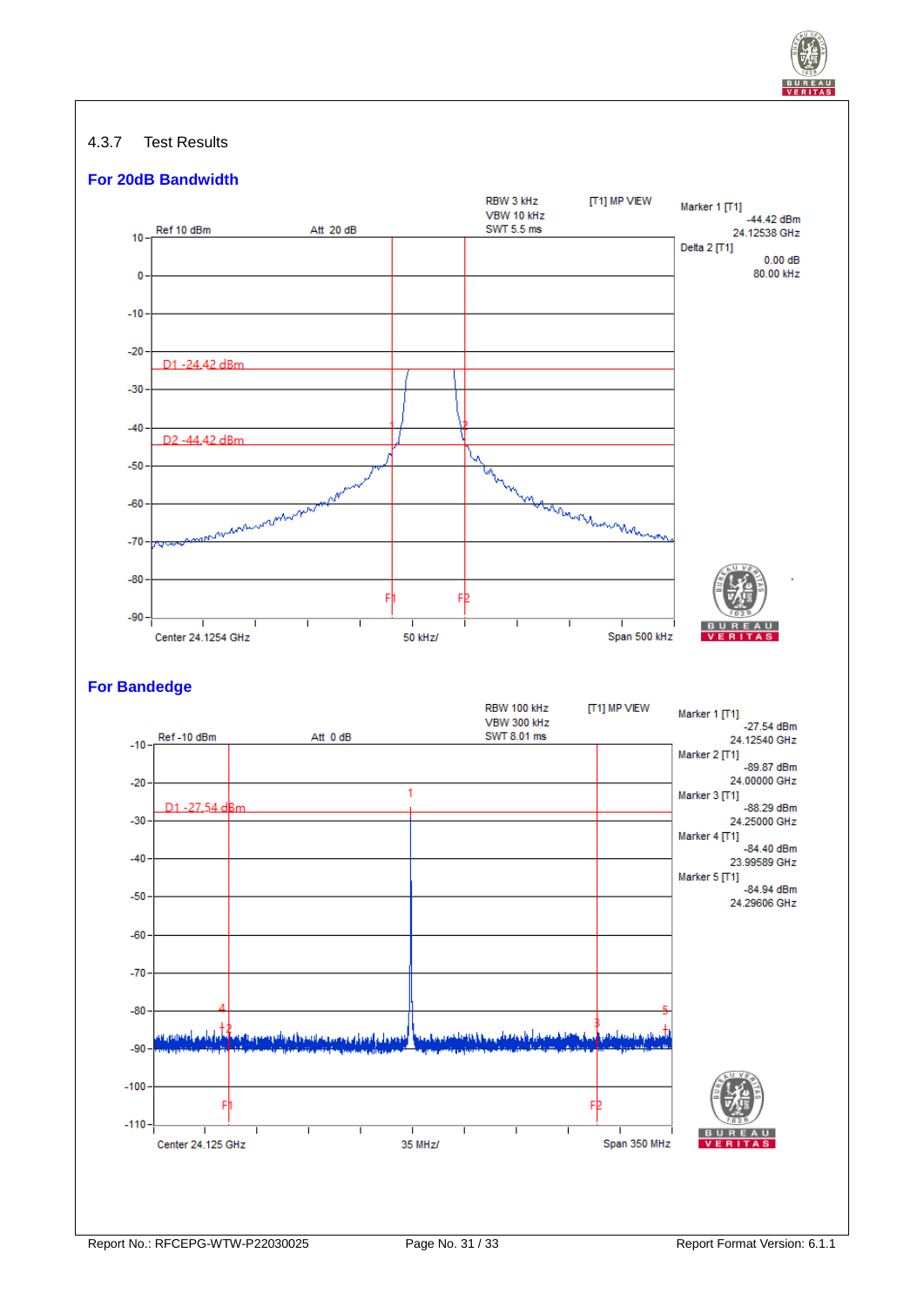![](_page_31_Picture_0.jpeg)

# <span id="page-31-0"></span>**5 Pictures of Test Arrangements**

Please refer to the attached file (Test Setup Photo).